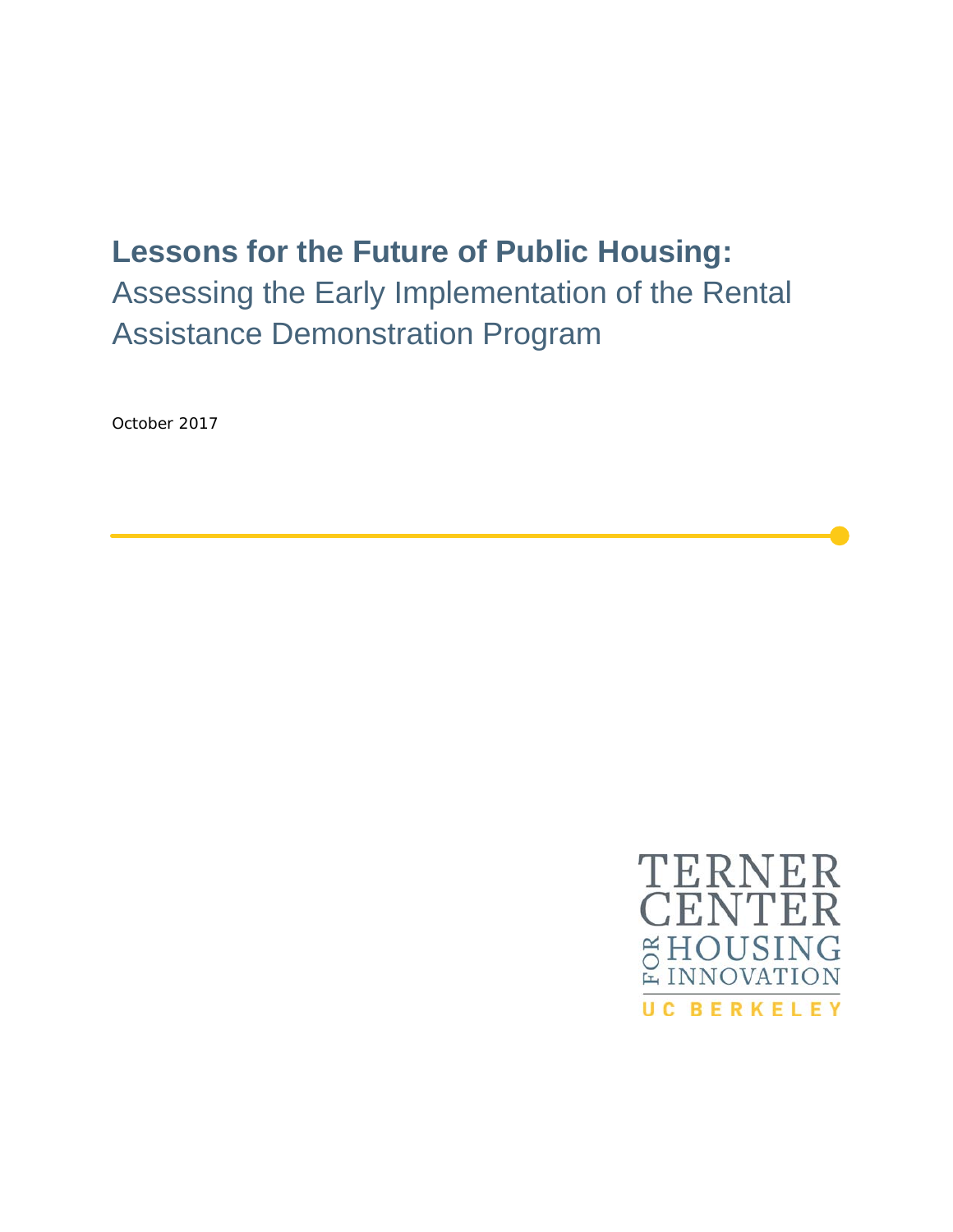## **About the Terner Center**

**The Terner Center formulates bold strategies to house families from all walks of life in vibrant, sustainable, and affordable homes and communities**. Our focus is on generating constructive, practical strategies for public policy makers and innovative tools for private sector partners to achieve better results for families and communities.

**Authored by:** 

**Carolina K. Reid** FACULTY RESEARCH ADVISOR

For more information visit: www.ternercenter.berkeley.edu

## **Acknowledgements**

We would like to thank all the respondents for their time and insights that form the basis of this study, and who not only provided honest assessments into the opportunities and challenges presented by the program, but who were also constantly looking for strategies to improve the lives of public housing residents and make the program more effective. We would especially like to thank Ophelia Basgal, who provided invaluable assistance navigating the complex world of public housing, from interpreting the legislation and subsequent rules, to explaining the intricacies of RAD, PBV, and PBRA multiple times, to helping us identify PHAs doing innovative work. We would also like to thank Philip Verma, Christiana Whitcomb and Liana Arnold for their research assistance on this project.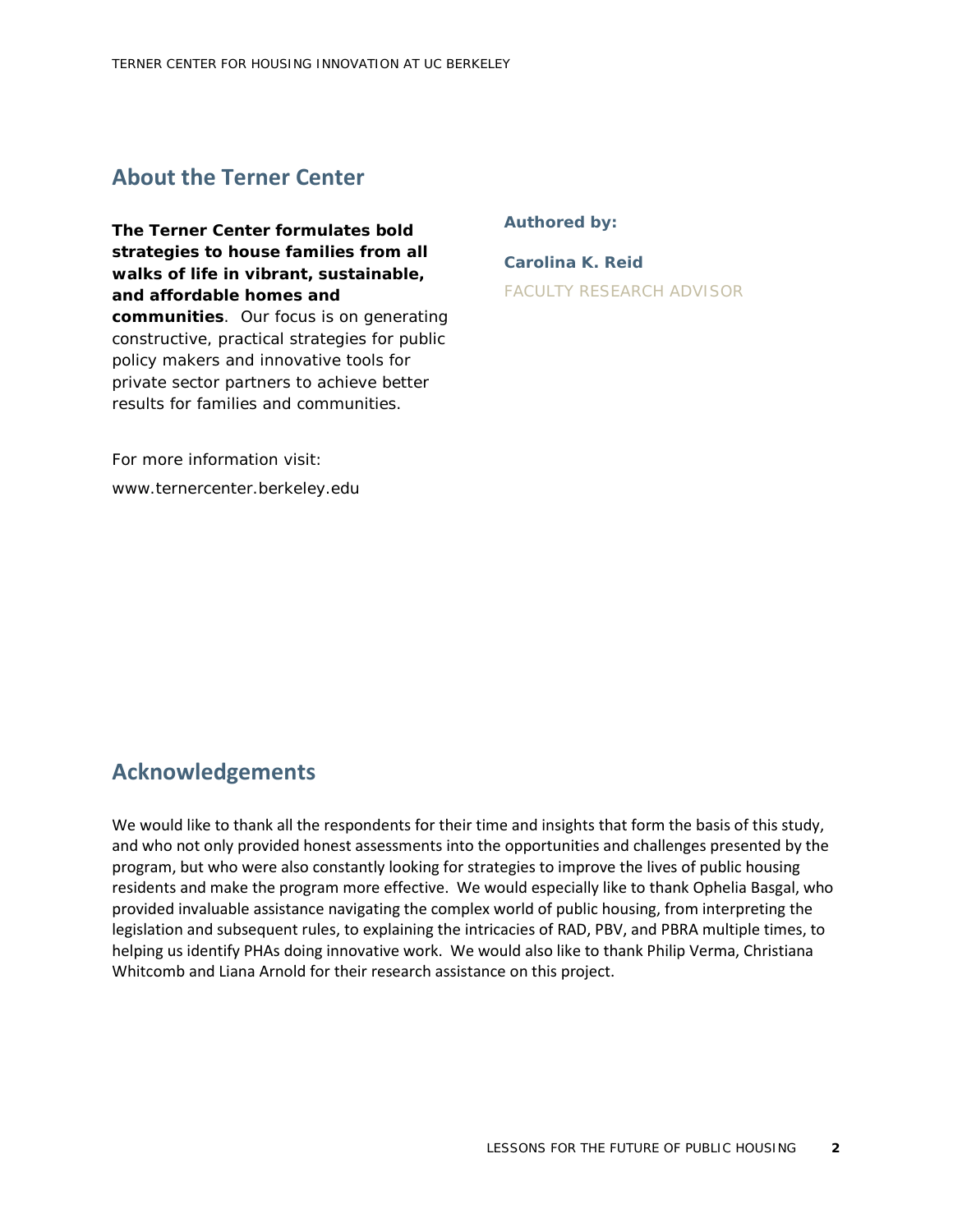# **Table of Contents**

| An Overview of the Rental Assistance Demonstration Program 3                    |
|---------------------------------------------------------------------------------|
|                                                                                 |
|                                                                                 |
| RAD Includes Important Protections against the Loss of Public Housing11         |
|                                                                                 |
| Congressional Appropriations in Support of Public Housing, Voucher, and Project |
|                                                                                 |
|                                                                                 |
|                                                                                 |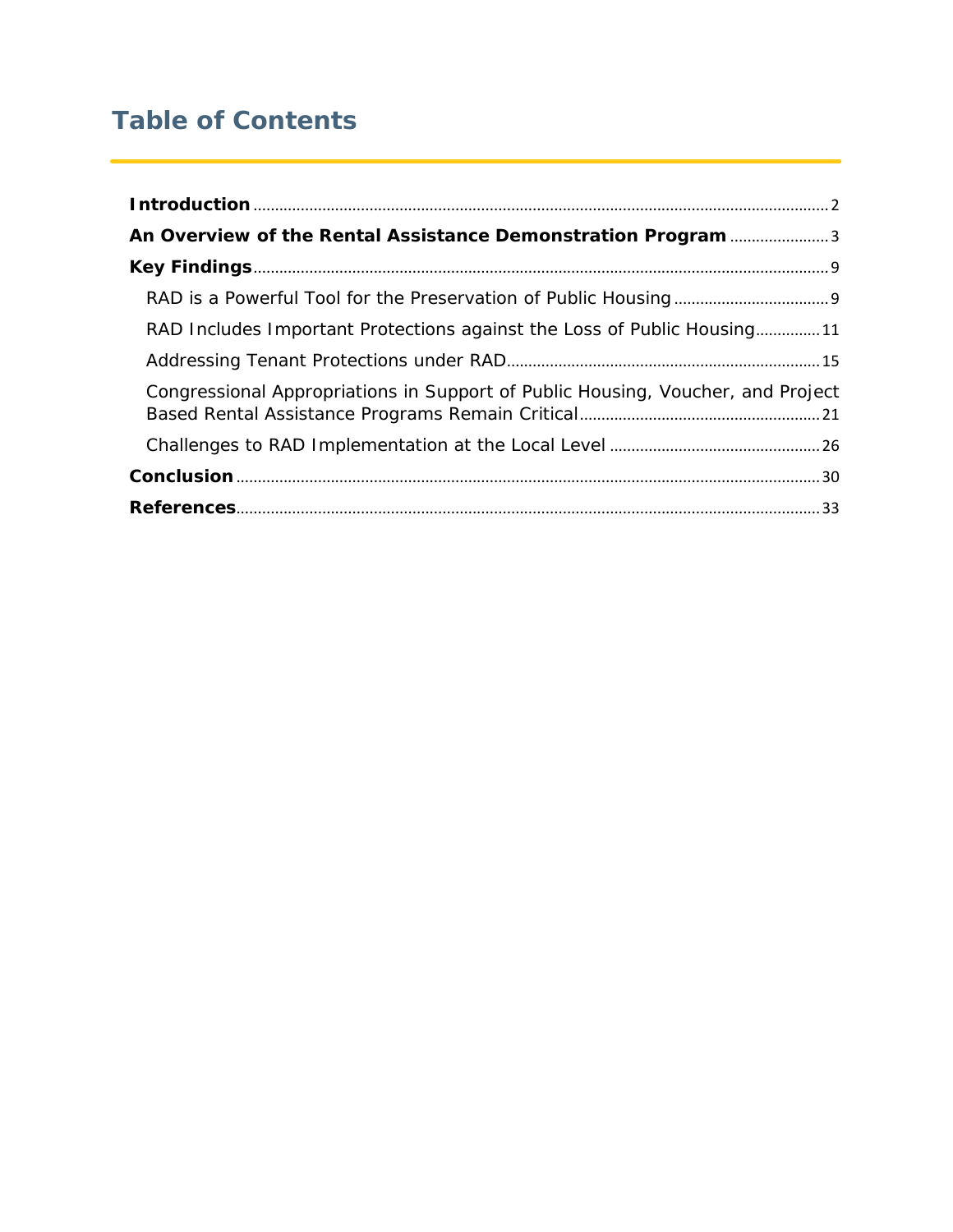#### <span id="page-3-0"></span>**Introduction**

In its 2018 budget, the Trump Administration is proposing to slash public housing funding by \$1.8 billion, a 29 percent decline from 2017. This is on top of nearly a decade of continued cuts to public housing, for both capital improvements and operations. The consequences of these perpetual funding shortfalls are dire for the 2.2 million residents who live in public housing, exposing them to significant health and safety hazards from the lack of maintenance, including exposure to mold and lead paint, rodent infestations, and outdated electrical and sewage systems.

While the Senate markup of the appropriations bill reverses some of the more drastic funding cuts proposed by the administration, the amount of funds allocated to the public housing operating and capital funds remains well below need. Nearly half (44%) of the nation's public housing stock was built before 1970 (Schwartz, 2017), resulting in significant need for maintenance and rehabilitation. However, federal funding for capital investments in public housing dropped by 50 percent between 2000 and 2015, generating a \$26 billion backlog of capital repairs (Fischer, 2014; Schwartz, 2017). The lack of maintenance is directly tied to the loss of public housing units: approximately 300,000 units— more than 20 percent of the total public housing stock—have been demolished over the past 20 years due exclusively to units being uninhabitable (Collinson, Gould Ellen, & Ludwig, 2015).

At the same time, the Senate markup lifts the current 225,000 unit cap on public housing conversions under the Rental Assistance Demonstration (RAD) program, signaling its support for the program. Congress passed RAD in 2012 to address the chronic underinvestment in public housing. Through the RAD program, public housing authorities (PHAs) can convert their portfolio of HUD-funded units to project-based Section 8 contracts, and in doing so, be positioned to tap into private sources of funding for real estate, including debt and equity. These funds can be leveraged to rehabilitate older buildings and protect units from obsolescence.

Though RAD may seem novel, most affordable housing built today is financed with multiple sources of funding. For example, the Low Income Housing Tax Credit (LIHTC) program, which helped finance 2.78 million units of affordable housing built between 1987 and 2014, has long used debt and equity financing to produce and preserve affordable housing (Office of Policy Development and Research, 2017). Debt financing is a powerful tool: it is the same principle that allows households to buy a home with only a down payment.

But debt financing also entails risks, including the risk of default. Ensuring that deals are appropriately underwritten—and have adequate gap funding support—is critical for the longterm financial viability of the properties. The introduction of debt financing also requires strong property and asset management skills, which do not always exist at the local level.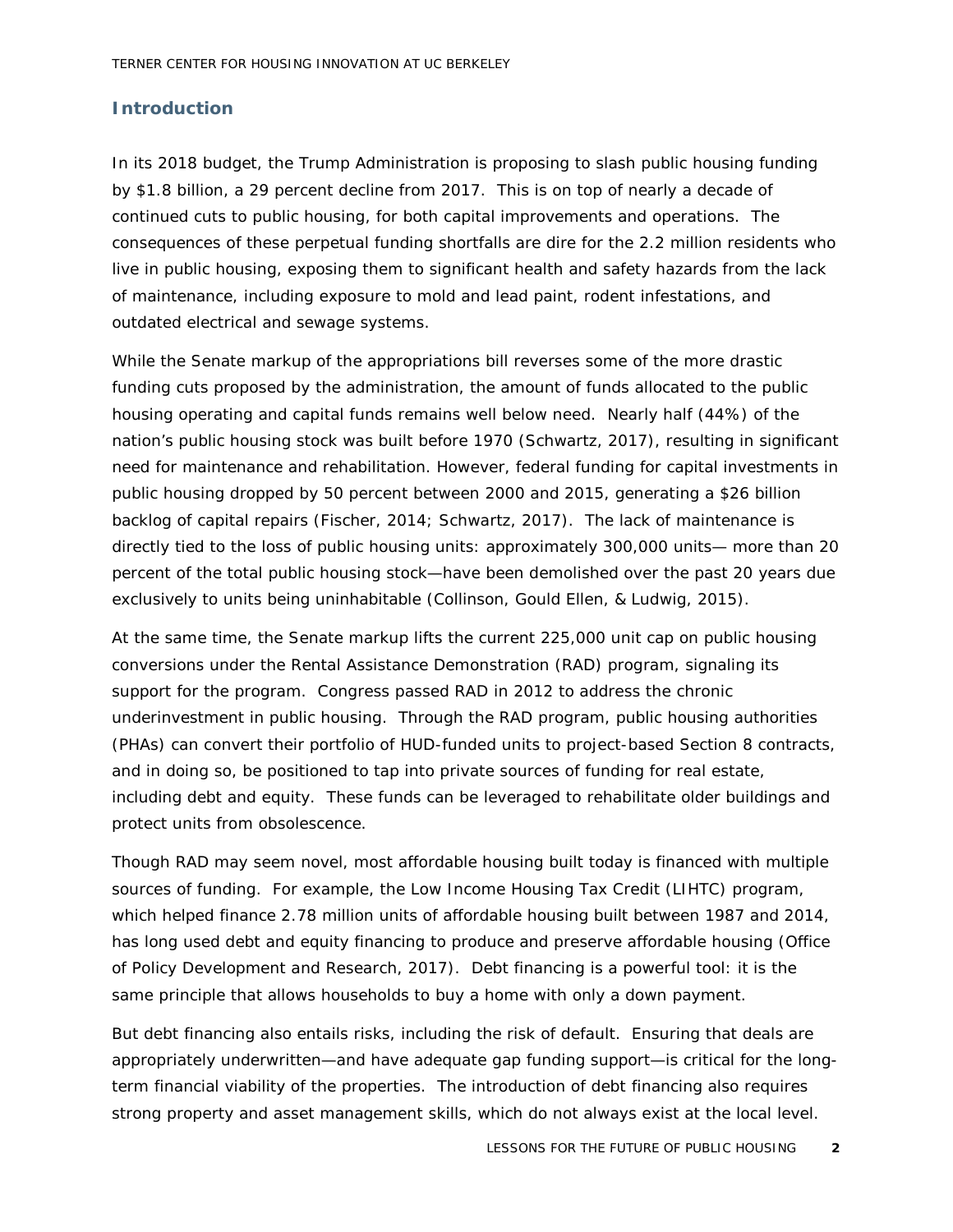And RAD changes the governance and streams of funding for public housing, which has implications for housing authority capacity and sustainability over the long-term. Thus, mechanisms need to be in place for oversight and accountability, especially as it relates to tenants' rights and well-being.

In this policy brief, we summarize findings from more than 25 interviews with staff at public housing authorities and other organizations across the country who have been engaged in the implementation of RAD at the local level. The goal of this brief is to highlight the challenges that housing authorities have faced in implementing RAD in their markets, and to share best practices that have emerged in RAD implementation. Future research will look at the impact of RAD from the perspective of residents.

The brief covers RAD implementation in a wide range of housing markets, including communities in Arizona, California, New York, North Carolina, Tennessee, and Texas, to highlight RAD's flexibility and limitations in different market contexts. In San Francisco and New York, for example, RAD is being used as a tool to leverage funds needed to preserve public housing stock in the face of high housing costs and significant concerns over displacement. In Laurinburg, North Carolina, RAD is helping expand the capacity of the housing authority to manage its stock in a region hard-hit by the recession and ensuing job losses. In many of the markets that we studied, PHAs are converting all of their public housing under RAD –known as a "portfolio" conversion—allowing us to explore the implications of a changing institutional landscape for public housing at the local level.

Overall, respondents stressed the benefits of RAD, but also provided insights into how the program could be improved moving forward. Because many PHAs are still undergoing RAD conversion, and there are discussions at the federal level to lift the cap on the number of units that can be converted, these insights are particularly timely. Given political realities and federal budget constraints, RAD may well be the best prospect for preserving public housing going forward. The program could be made even more effective by drawing on the lessons learned on the ground in the first few years of the program.

#### <span id="page-4-0"></span>**An Overview of the Rental Assistance Demonstration Program**

Although RAD is a new program, the idea of allowing public housing to take advantage of real estate financing models has existed for several decades (Hanlon, 20[1](#page-4-1)7).<sup>1</sup> Earlier initiatives, such as the Public Housing Reinvestment Initiative in 2002, proposed to reallocate public housing funds to voucher-based contracts, allowing for a combination of rents and voucher payments to leverage debt financing for capital improvements. In 2008, the Center on Budget and Policy Priorities recommended a similar approach, noting that

<span id="page-4-1"></span><sup>&</sup>lt;sup>1</sup> For a more comprehensive review of the policy history leading to the passage of RAD, see Hanlon (2017).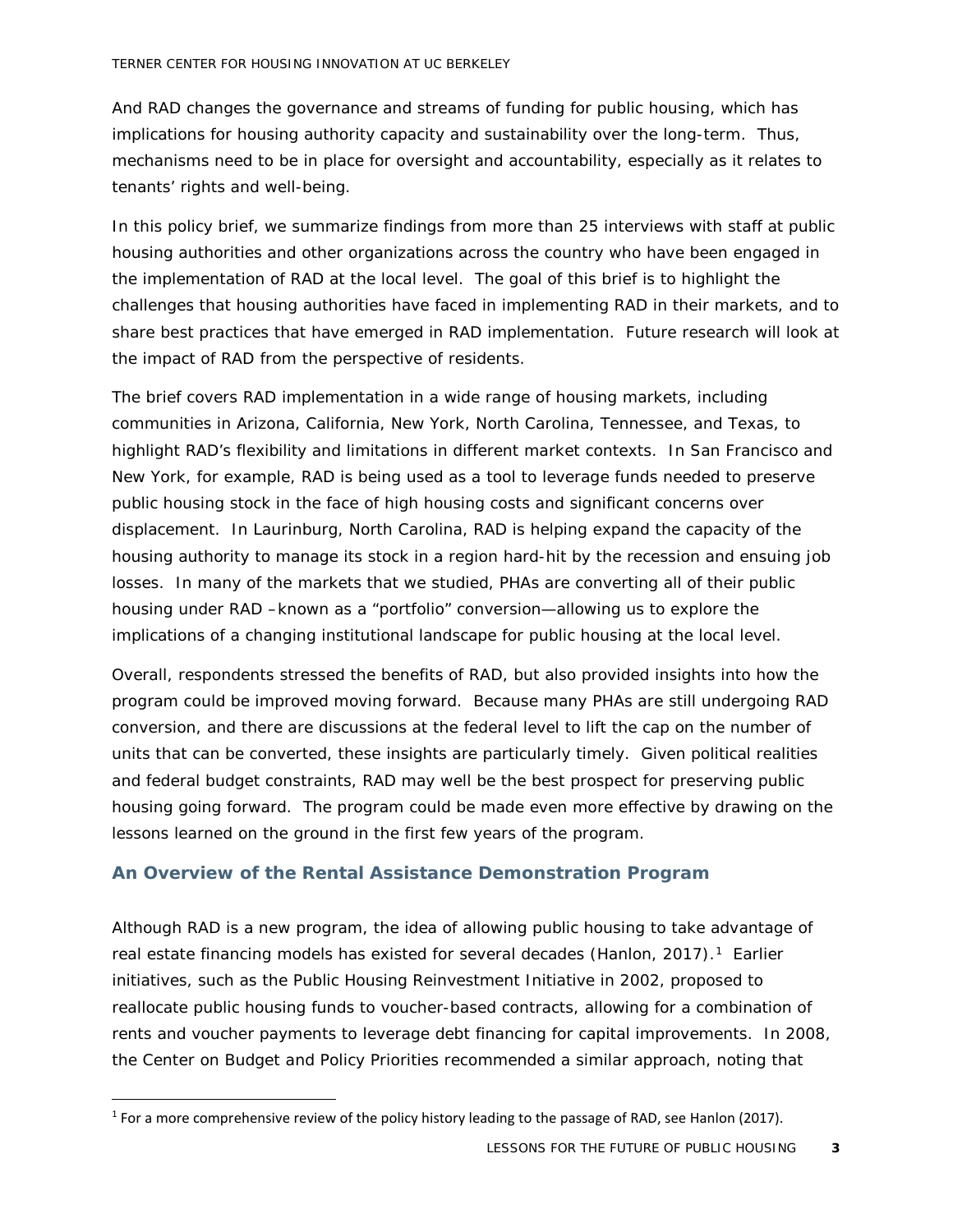#### TERNER CENTER FOR HOUSING INNOVATION AT UC BERKELEY

keeping public housing tenants in project-based buildings was likely to lead to better outcomes than continuing the practice of demolishing obsolete units and transferring public housing residents to the housing choice voucher program (Sard & Fischer, 2008). Section 8 housing choice vouchers, which subsidize rentals in the private market, can be difficult to use, particularly in high-cost markets where the quantity of available units and/or established fair market rents are insufficient. In particular, elderly, disabled, and large family households—which comprise a large share of existing public housing residents—can face significant challenges in finding housing with a tenant voucher.

Recognizing the need to address the increased demolition of public housing in the face of physical obsolescence, the Obama administration first proposed public housing reform legislation in the form of the Preservation, Enhancement, and Transformation of Rental Assistance Act (PETRA) of 2010. PETRA was ambitious in scope (proposing the conversion of 300,000 public housing units and costing \$350 million), and from the beginning it faced considerable opposition on both sides of the aisle. Liberals were concerned about the potential loss of public housing and the negative impacts on tenants, while more conservative policymakers balked at the cost of the program. Over the next year, the administration developed the proposal for the Rental Assistance Demonstration (RAD) program, which represented a compromise for both sides. First, RAD's scope was limited to a pilot of 60,000 units; these initial conversions would serve as a "demonstration" to assess whether RAD could deliver on its promises. Second, Congress required RAD to be revenueneutral, meaning that it did not allocate any additional public funding to the program (Schwartz, 2017). Third, RAD included a number of provisions to assuage concerns about the possible loss of public housing and negative impacts on tenants, including a commitment to one-for-one replacement of units, detailed protections to ensure long-term affordability of the development (including in the event of foreclosure), and the right to return for current residents.

When RAD passed in November 2011, demand from PHAs far exceeded the initial limit, and Congress has since lifted the cap twice, to its current level of 225,000 units. As of August 2017, more than 60,000 units had successfully undergone RAD conversion, with another 125,000 in the process of securing financing (U.S. Department of Housing and Urban Development, 2017b). In addition, there were nearly 43,000 units awaiting HUD approval for conversion and an additional 48,000 units on the waitlist (U.S. Department of Housing and Urban Development, 2017a). RAD conversions are taking place across the country, representing small, medium and large PHAs in both urban and rural areas. RAD has now eclipsed HOPE VI as the largest program to reposition public housing (Schwartz, 2017).

So how does RAD work? Although public housing is often thought of as a "federal" program, public housing units are owned by Public Housing Authorities (PHAs) established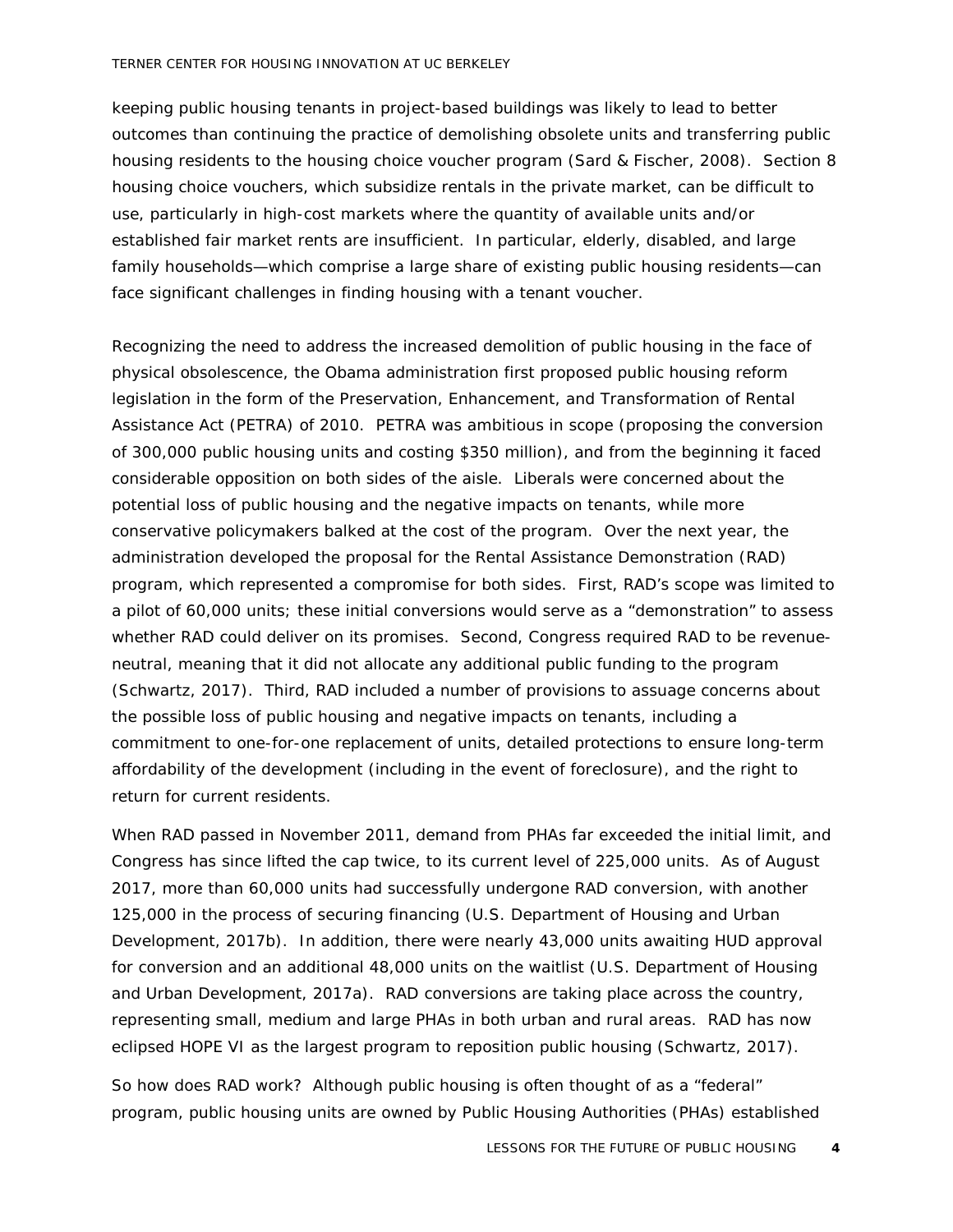at the municipal or county level. PHAs operate under contracts<sup>[2](#page-6-0)</sup> with HUD that set the rules and regulations guiding the provision of public housing. Among other things, these contracts prohibit PHAs from taking on debt on public housing properties, as well as provide strict conditions governing unit demolition or disposition.<sup>[3](#page-6-1)</sup> In exchange for managing these properties, PHAs receive operating and capital funds from HUD. However, Congress has long failed to provide sufficient and stable funding to cover PHA operating expenses (for example, utilities and security costs), let alone to invest in capital improvements (such as heating systems or roofs) or to set aside replacement reserves. This perpetual underfunding—coupled with uncertainty over how much will be allocated each year—has contributed to a backlog of unmet renovation needs of over \$26 billion, leading to a significant loss of distressed public housing units to demolition (U.S. Department of Housing and Urban Development, 2016).

A key goal of RAD is thus to transition units from public housing contracts and appropriations to a more stable source of funding, and to allow PHAs to leverage other public and private sector funding to address unmet capital needs. Under RAD, the designated "owner" of a residential building enters into a contract with HUD –known as a "Housing Assistance Payment" or HAP contract—in exchange for HUD subsidizing tenant rents. PHAs can apply this subsidy through project-based rental assistance (PBRA) or project-based vouchers (PBV), two types of project-based Section 8 contracts (Figure 1).

Both PBV and PBRA are existing HUD programs with long track records of success and sustainability. Under the PBRA Section 8 program, private owners enter into multi-year rental assistance agreements with HUD to provide and manage affordable housing units. Most owners are for-profit entities, but nonprofits (and some public housing agencies) also own a significant share of Section 8 PBRA properties. PBRA Section 8 housing is actually a larger program than public housing in terms of overall units (Hanlon, 2017).<sup>[4](#page-6-2)</sup>

PBVs—the second option for RAD conversion—are administratively housed under the longstanding Housing Choice Voucher program (often colloquially referred to as Section 8).

<span id="page-6-0"></span><sup>&</sup>lt;sup>2</sup> Two of the important contracts that lay out the legal terms for public housing are the Declaration of Trust (DOT) and an Annual Contributions Contract (ACC). The DOT is a legal instrument that grants HUD an interest in public housing property. It provides public notice that the property must be operated in accordance with all public housing federal requirements, including the requirement not to convey or otherwise encumber the property unless expressly authorized by federal law and/or HUD. The ACC is the written contract between HUD and a PHA under which HUD agrees to provide funding to a PHA in exchange for the PHA's agreement to provide safe, decent and sanitary housing to eligible families pursuant to all federal requirements (U.S. Department of Housing and Urban Development, 2009).<br><sup>3</sup> There are some exceptions to this exclusion, known as "mixed-finance" public housing, which was used under

<span id="page-6-1"></span>HOPE VI and other legacy public housing modernization projects. Section 18 demolition/disposition also allows for mixed-finance which includes the ability to take on debt financing.<br>4 Whereas PBRA consists primarily of housing under the Section 8 program, units funded under Section 236 are

<span id="page-6-2"></span>also considered PBRA (Hanlon, 2017).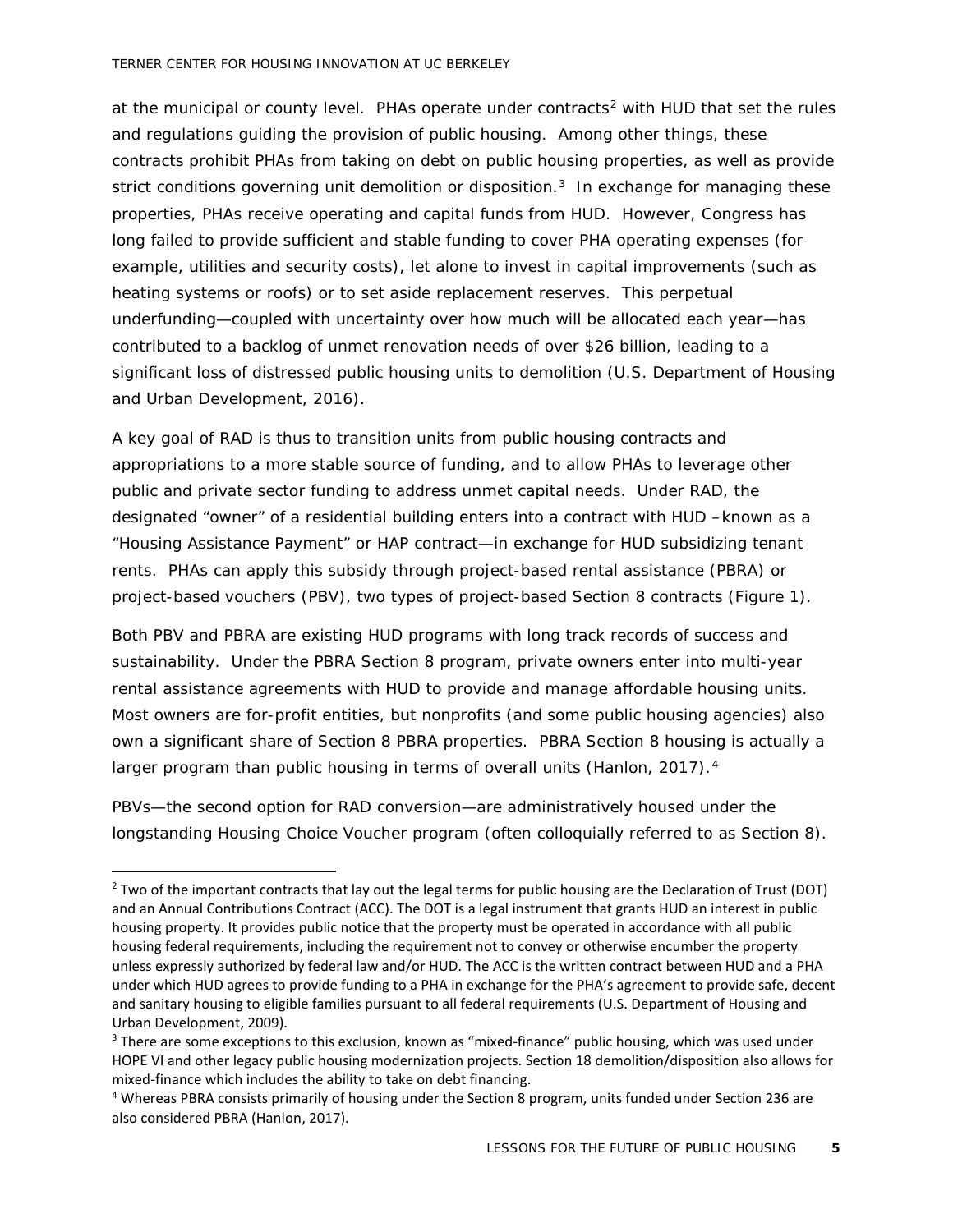PHAs with a voucher program receive a specific allocation from HUD, which covers both rent subsidies and administrative costs. While most of these housing choice vouchers are "tenant based"—meaning that that the subsidy travels with the recipient who uses it to afford housing in the private market—the PHA can choose to make a limited number of their vouchers "project based" wherein the subsidy is tied to the units in the building.

|  |  |  | Figure 1: Differences between PBV and PBRA Conversion <sup>5</sup> |  |
|--|--|--|--------------------------------------------------------------------|--|
|  |  |  |                                                                    |  |

| <b>Project Based Voucher (PBV)</b>                 | <b>Project Based Rental Assistance (PBRA)</b>       |  |  |
|----------------------------------------------------|-----------------------------------------------------|--|--|
| Initial Contract Term: Minimum 15 years (20        | Initial Contract Term: Minimum 20 years.            |  |  |
| years with consent of PHA).                        |                                                     |  |  |
| Contract Renewal: Mandatory. Upon contract         | Contract Renewal: Mandatory. Upon contract          |  |  |
| expiration, administering agency offers, and PHA   | expiration, HUD offers, and PHA accepts,            |  |  |
| accepts, contract renewal.                         | contract renewal.                                   |  |  |
| <b>Congressional Appropriations: As a</b>          | <b>Congressional Appropriations: PBRA HAP</b>       |  |  |
| subcomponent of the Housing Choice Voucher         | contract renewals are subject to annual             |  |  |
| (HCV) program, PBVs are subject to annual          | appropriations as approved by Congress. To          |  |  |
| appropriations as approved by Congress and         | date, HUD has never failed to renew a PBRA          |  |  |
| allocated by HUD through each PHA's Annual         | contract. This record has been upheld even in       |  |  |
| Contributions Contract. If Congress provides       | years when HUD did not have enough funding to       |  |  |
| less than full funding for the HCV program, then   | renew PBRA contracts for a full 12-month            |  |  |
| PHAs administering HCV programs are faced          | period. <sup>6</sup>                                |  |  |
| with decisions regarding how best to absorb the    |                                                     |  |  |
| impact of these cuts.                              |                                                     |  |  |
| HAP Contract Administration: Public Housing        | <b>HAP Contract Administration: HUD's Office of</b> |  |  |
| Agency (or partnering PHA if the PHA that owns     | Multifamily Housing Programs.                       |  |  |
| the property does not operate a Housing Choice     |                                                     |  |  |
| Voucher Program).                                  |                                                     |  |  |
| Choice Mobility: Resident right to move with       | Choice Mobility: Residents have the right to        |  |  |
| voucher (or other comparable tenant-based          | move with tenant-based assistance after the         |  |  |
| rental assistance) after 12 months from            | later of 24 months from date of execution of the    |  |  |
| occupancy. Tenant-based voucher comes out of       | HAP contract or 24 months after the move-in         |  |  |
| existing voucher supply from PHA, subject to       | date. HUD allows PHAs to limit the number of        |  |  |
| availability. If no tenant-based rental assistance | Choice- Mobility moves under the PBRA program       |  |  |
| is available, the family is placed on a wait list  | in two ways: 1) a PHA is not required to provide    |  |  |
| and receives next available opportunity. There     | more than one-third of its turnover vouchers to     |  |  |
| are no Choice Mobility exceptions in PBV.          | residents of RAD properties requesting them in      |  |  |
|                                                    | any one year; and 2) a PHA can limit Choice-        |  |  |
|                                                    | Mobility moves to no more than 15 percent of        |  |  |
|                                                    | assisted units in each RAD property.                |  |  |

<span id="page-7-0"></span> <sup>5</sup> For a full description of the differences between PBV and PBRA Conversions, see U.S. Department of Housing and Urban Development, Office of Multifamily & Public and Indian Housing, *Rental Assistance Demonstration, Guide to Choosing Between Project-Based Vouchers (PBVs) and Project-Based Rental Assistance (PBRA) for Public Housing Conversions,* February 27, 2015 (technical correction April 20, 2015).

<span id="page-7-1"></span><sup>&</sup>lt;sup>6</sup> During years where Congress has failed to appropriate sufficient funds to fully renew all PBRA contracts, it has allowed HUD instead to reduce the number of months of renewal funding to just the amount needed to extend the renewal into the next fiscal year.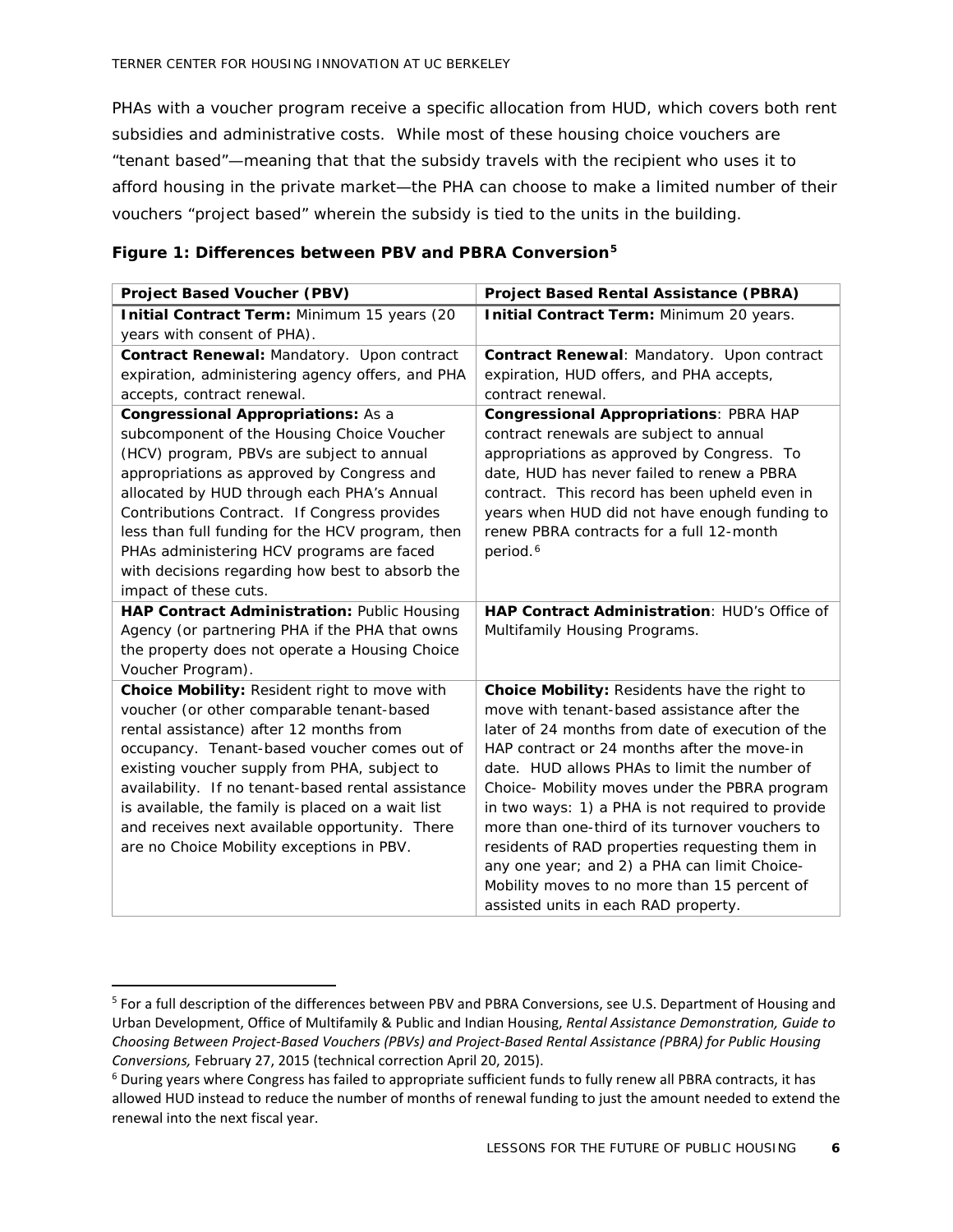There are a number of subtle differences between PBRA and PBV conversion (Econometrica, Inc., 2016; Solomon, 2013). Under the PBV option, PHAs tend to stay more involved in the administration of the properties, since they issue and monitor the vouchers. In addition, PHAs that select the PBV option receive voucher administration fees that can further support the agency's operations<sup>[7](#page-8-0)</sup>; RAD conversion can also help to streamline operations by bringing public housing and voucher operations together (Solomon, 2013). In contrast, under a PBRA conversion, the PHA is likely to turn management responsibility over to another entity, and the program is administratively housed under HUD's Office of Multifamily Housing.

Once a PHA decides to participate in the RAD program, they need to identify the public housing buildings for conversion and demonstrate the financial viability of conversion (Exhibit 2). A PHA cannot submit a RAD application without approval of its board of directors, and it must also hold resident meetings at properties intended for conversion. HUD reviews the application materials to decide whether the proposal is sound enough to receive a conditional Commitment to Enter into a Housing Assistance Payment Contract (CHAP). If HUD accepts the application, HUD can either approve a CHAP or put the application on the waitlist. After approval of a CHAP, the PHA is required to provide a physical assessment of the building that describes its current and future capital needs. After a PHA has received a CHAP, it will finalize the financing and complete the documentation (e.g. ground lease) necessary to complete the conversion to PBV or PBRA.

The RAD conversion is considered closed when the Section 8 HAP contract has been signed and financial documents have been executed, which must occur within one year of receiving the CHAP award. At that point, the project is no longer "public housing"; it has converted to Section 8 assisted housing. The new owner—which can be the housing authority or another organization (e.g., an affordable housing developer)—is responsible for undertaking any rehabilitation work and long-term property and asset management, including making the debt payments, responding to tenants' work requests, and collecting rent. In some cases, these various aspects of managing the property over the long-term are contracted out, so the "owner" and the "manager" are not always the same entity. Transitioning from CHAP approval to conversion is not automatic however: once a CHAP is issued, the PHA may withdraw from RAD or HUD may revoke the CHAP if it deems the project is not financially viable (Econometrica, Inc., 2016). In this case, HUD will move to the next project on the waiting list for RAD conversion.

<span id="page-8-0"></span> $<sup>7</sup>$  Any PHA that has a Section 8 voucher program receives administrative fees – this does not change under RAD.</sup> But PHAs that convert under PBRA do not receive administrative fees on those properties.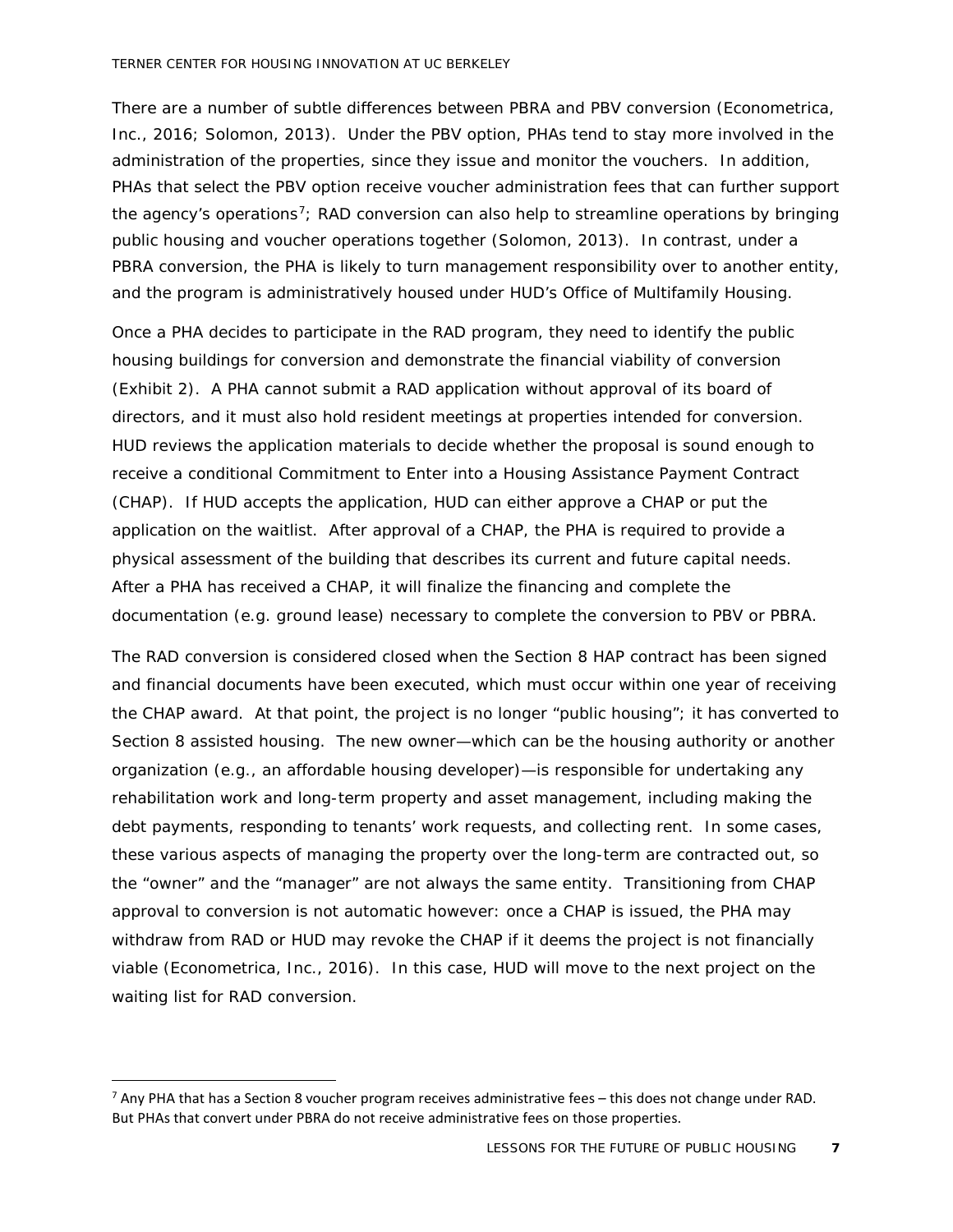**Figure 2: RAD Application Process**



The RAD conversion from public housing contracts to Section 8 project-based contracts leads to important funding and institutional shifts. Most importantly, it removes the restrictions related to taking on mortgage debt. PHAs have tapped into a range of financing sources for their RAD projects, including debt, LIHTC, FHA mortgage insurance, grants (such as HOME and CDBG), and state and local housing trust funds (Econometrica, Inc., 2016; Smith, 2015). Key to their ability to access these other sources of financing is the prospect of a secure and stable source of funding from HUD. The Section 8 subsidy under RAD is based on the total amount of the operating fund and capital fund subsidies that a property currently receives under the public housing program *plus* the operating cost adjustment factor (OCAF). Because the Section 8 HAP contract provides these subsidies over the term of the contract, which can be 15 or 20 years plus automatic renewal, PHAs can leverage this long-term cash flow to finance debt. While the contracts are still subject to appropriations risk (in that each year Congress needs to budget the funds to pay the existing contracts), historically these contracts have been funded. The contracts are legally binding and policymakers know that failing to honor the HAP contracts would lead to significant tenant displacement and property defaults, including properties with FHA mortgages.

The conversion to RAD can also increase the ability of local PHAs (or the designated owners of the RAD units) to manage its operations more effectively. When an organization with a strong balance sheet and experience running high-quality buildings undertakes asset management, it can lead to improvements in property management and tenants' living conditions. The PBRA and PBV programs can also lead to the streamlining HUD rules and regulations, reducing the regulatory burden, especially on small housing authorities. Finally, HUD's project based programs have a more diverse and powerful political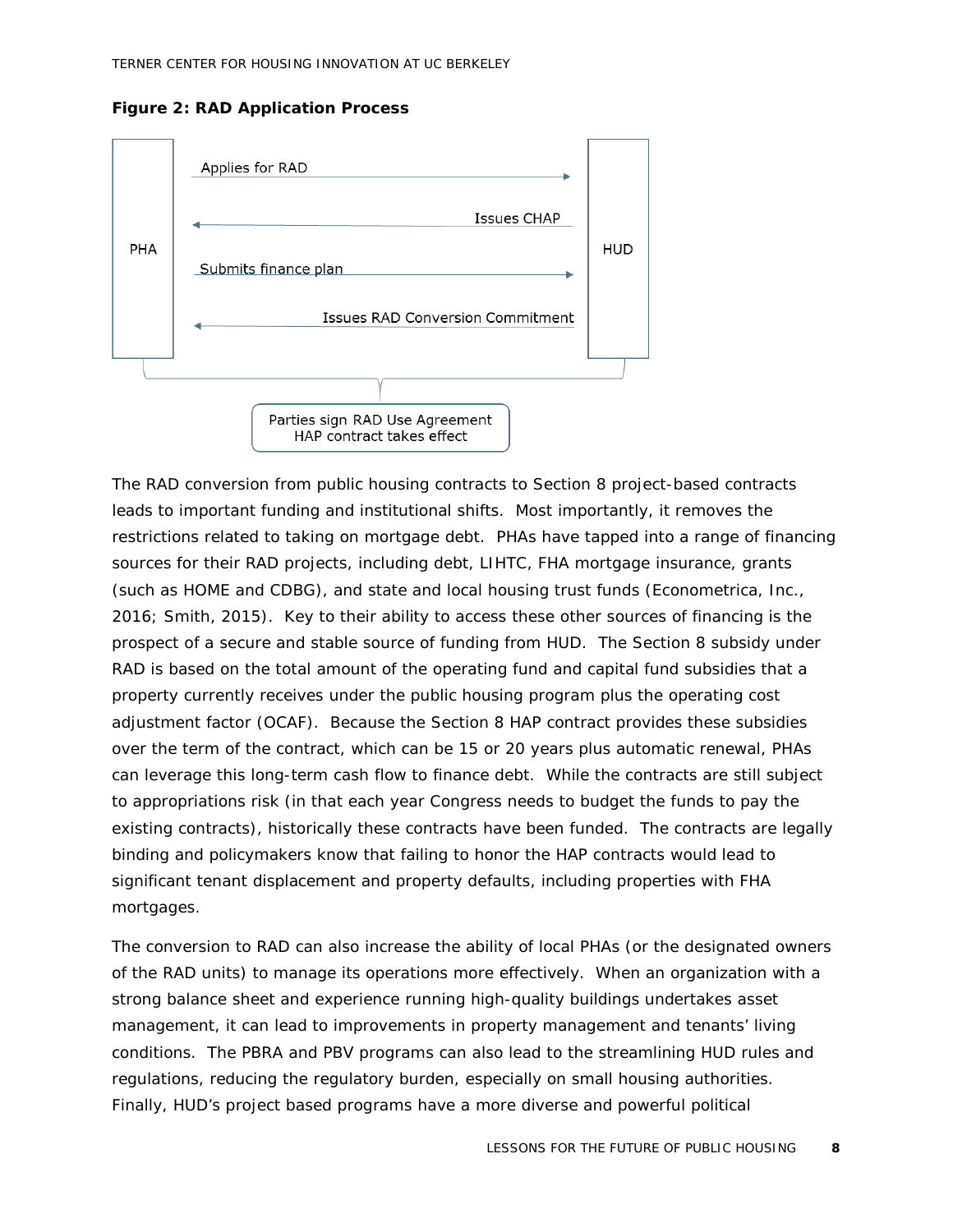constituency (including a large number of public and private property owners) than public housing has historically had, increasing the likelihood that these programs remain funded at current levels (Collinson, Gould Ellen, & Ludwig, 2015, p.7).

To date, research evaluating the RAD program has found that it is meeting its primary objectives (Econometrica, Inc., 2016; Schwartz, 2017). As of August 2017, RAD had raised \$4 billion of additional capital for public housing improvements, leveraging around \$19 for each allocated HUD dollar (U.S. Department of Housing and Urban Development, 2017b). However, important questions about the program and its impacts on the long-term financial viability of RAD properties, and especially on tenants and the future landscape of public housing, remain. In this brief, we focus on RAD implementation to highlight emerging best practices and ways the program could be improved moving forward.

#### <span id="page-10-0"></span>**Key Findings**

#### <span id="page-10-1"></span>**RAD is a Powerful Tool for the Preservation of Public Housing**

*The fact that we're finally investing several hundred thousand dollars into properties—immediately remediating very serious life-safety issues—indicates to me that, if we accomplish nothing else, it's been worthwhile. – San Francisco RAD Interview*

It is hard to overstate the horrendous living conditions confronting many public housing residents, especially those living in older units in large, urban areas. A tour of one building in San Francisco undergoing RAD conversion revealed the extent of needed repairs: several apartments had broken windows, covered only with pine wood planks nailed across the sill. A solid line of black mold covered the walls, and residents complained of the persistent smell of sewage resulting from toilet and sink overflows. As one resident expressed "it's a slum property, but the landlord is the government." Several buildings made of wood had significant dry rot – "the old barracks-style construction—you poke the windowsill and it crumbles" – while others were seismically unsafe. Rats and cockroaches, as well as other pest infestations, were common across San Francisco's public housing portfolio.

These conditions in San Francisco are not unique; while not all public housing buildings across the country are troubled, the chronic lack of funding for capital improvements means that there is a significant backlog of maintenance that needs to be done to make many units livable, especially in cities with an older public housing stock. By most accounts, RAD is effectively responding to that need. RAD allows PHAs and their local partners to effectively leverage the same amount of money they would have received under public housing appropriations into additional funds (through debt and equity financing) that can be used to rehab units, including those in significant disrepair. As one developer noted, "Without RAD, it was just a matter of time before a large portion of all these buildings had to be vacated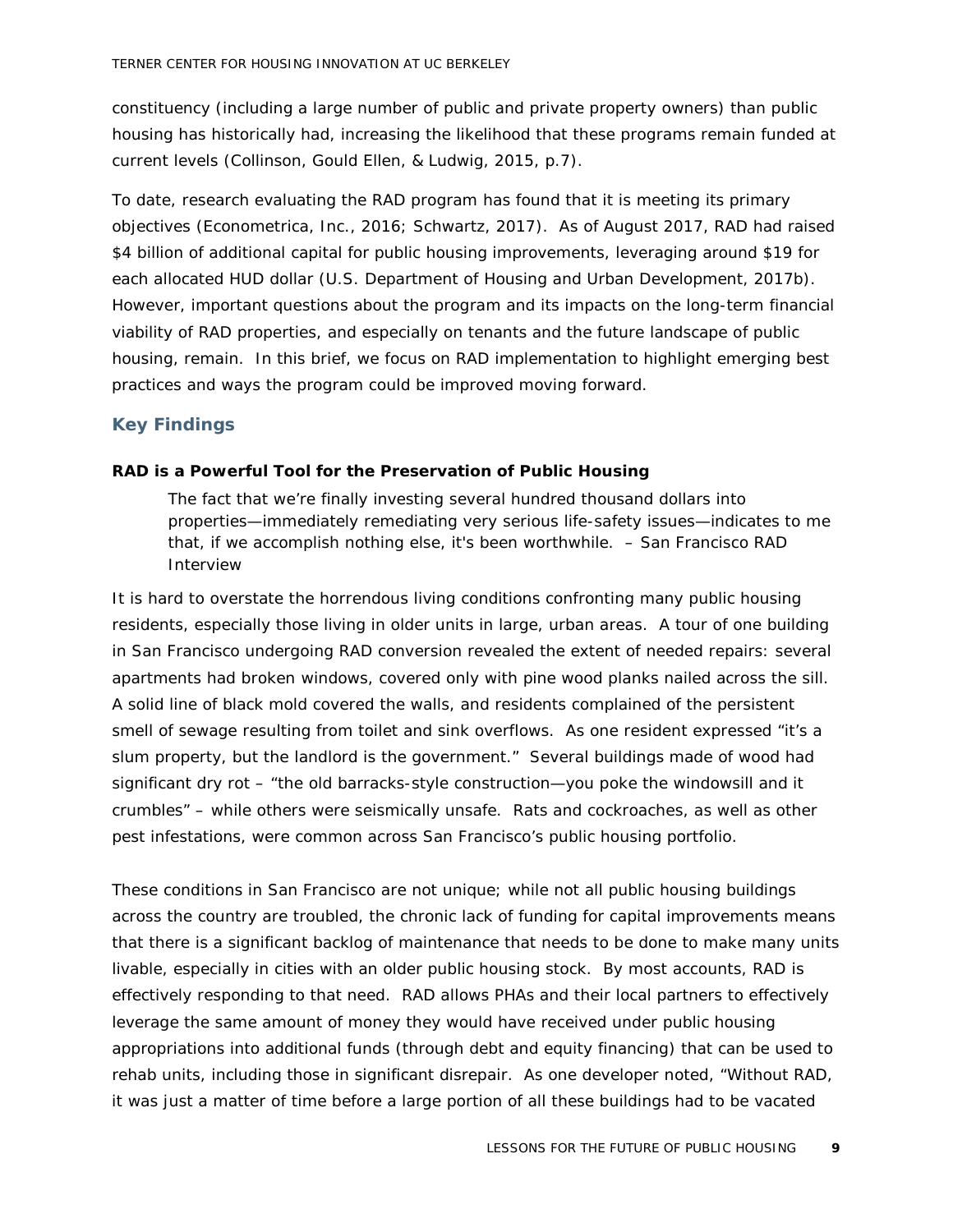one way or another and people would have been displaced." In El Paso, for example, RAD allowed the PHA to leverage \$250 million in financing to rehabilitate its public housing stock, including approximately \$120 million in loans and \$75 million in tax credit equity. "It makes each public dollar go further, which appeals to fiscal conservatives, but at the same time it not only preserves affordable housing units from being demolished due to lack of funding, it makes those units better."

Indeed, for PHAs that used RAD to rehabilitate their buildings there was universal agreement that from a physical standpoint, "it's going to be night and day." In some cases, respondents noted that the capital needs were so great that not all repairs would be possible, and that they were mostly breathing "10-15 more years of useful life" into the building. But "without a large-scale capital infusion from the federal government, more extensive investments just aren't possible." On other properties, RAD conversion allowed the PHA to make important health and safety upgrades to existing units (for example, addressing longstanding mold problems and removing exposed hot water pipes that represented burn hazards for young children), as well as installing more energy efficient appliances and heating systems.

RAD can lead to improvements in property management as well. Several interviewees pointed to the value of having new entities with expertise in property and asset management overseeing the developments. "You're bringing in elements of competition and connections to the outside world in the management community that perhaps Housing Authorities don't always have. We're handing properties off to strong nonprofits that do really have property management as a primary function, and I think that's going to be meaningful." Although not the explicit focus of this research, residents we spoke with who had moved into new units in San Francisco commented on this shift as well, noting that it was a "new day" in terms of responsiveness to maintenance requests. "It just gets fixed.... I got a call back before the day was over. Before sometimes you'd wait months."

In addition to expanding access to financing for rehabilitation and improving property management, another strong argument we heard in favor of RAD is the degree to which it allows PHAs to respond to local housing market conditions. The Executive Director of the El Paso Housing Authority noted that, "The public housing needs in El Paso are not the same as San Francisco, Berkeley, Los Angeles or Denver. I need to be able to look at my community and figure out what is it that we need to do. Under public housing, we were all asked to do things exactly the same way."

Interviews with PHAs and other RAD stakeholders highlighted other benefits of RAD from an administrative standpoint. The first was more flexibility in funding streams and the ability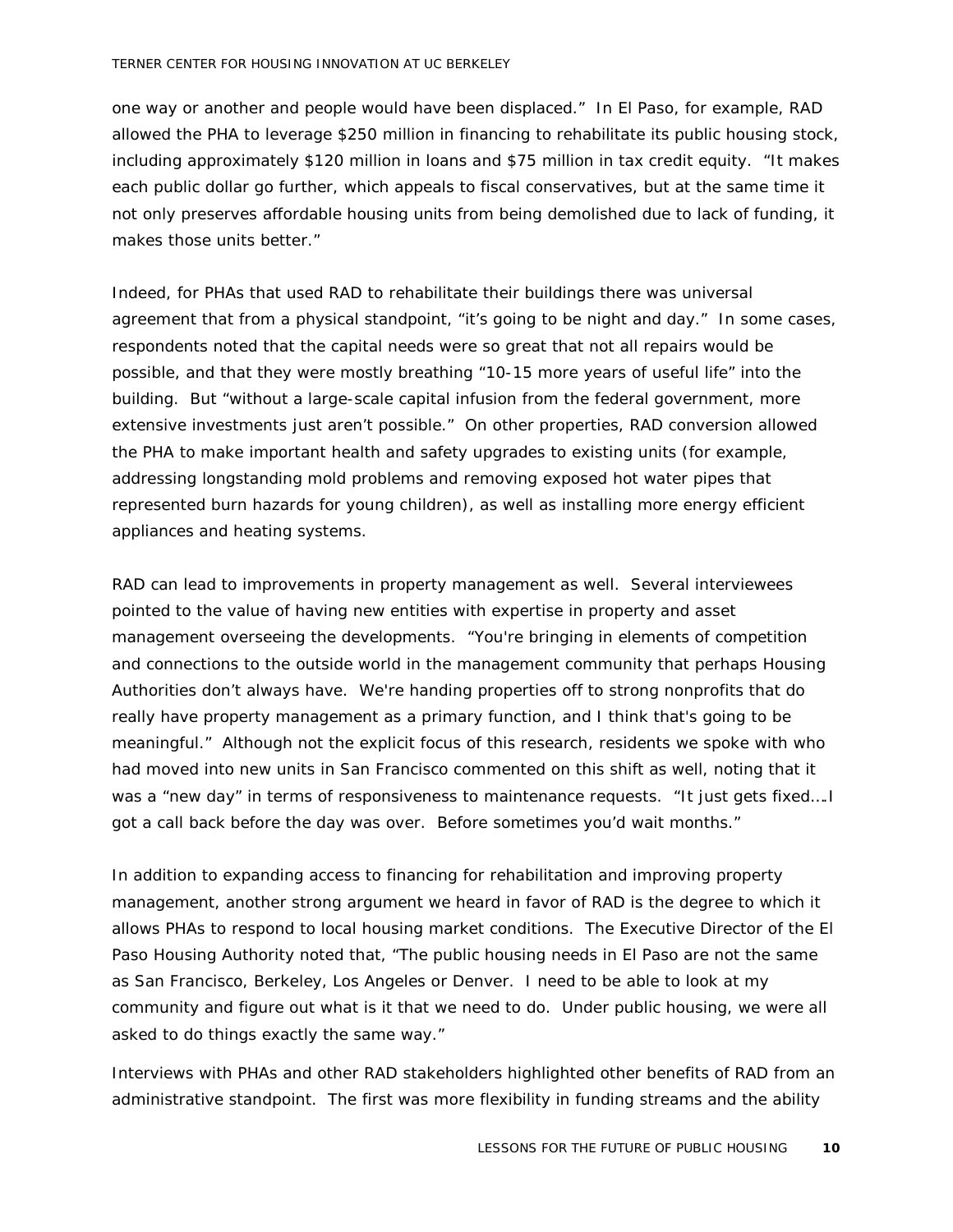#### TERNER CENTER FOR HOUSING INNOVATION AT UC BERKELEY

to direct funding to the areas of highest need. Several interviewees highlighted the "wrong pocket" problem, noting that under the previous system, "you couldn't spend money in the way you needed because it was from the wrong bucket," and that "sometimes I need money to be more fungible." PHAs that serve as Moving to Work (MTW) agencies are given this flexibility under the MTW program (U.S. Department of Housing and Urban Development, n.d.), but for those not participating in MTW, the ability to manage their finances across their portfolio was seen as a critical improvement under RAD. As one PHA director noted, "The problem you have within the government system is that if you don't spend the money, it means you don't need it. In contrast, private industry has reserves so if things are broken, they have the money to fix them. Government doesn't let you run like that. Under RAD we can create reserves so that when units start to age, we'll have the revenue to address it. This was a game changer for us moving forward."

Respondents also reported that RAD allowed them to streamline operations and improve how money is spent. In San Francisco, for example, the PHA had built up an unsustainable approach to dealing with maintenance requests given its limited resources; many simple tasks like replacing a broken window would require both a glazier (to fix the window) and then a painter if there was damage to the windowsill. Maintenance requests that required a specialist would often take months to complete. "The San Francisco Housing Authority (SFHA) had working protocols that simply don't lend themselves to cost effective property management and repair. Now we have staff that can quickly respond to simple property maintenance requests at half the cost."

Finally, several respondents—especially those from smaller public housing authorities reported that RAD had helped to reduce their regulatory burden. For many PHAs, RAD conversion allowed them to streamline their operations and reduce the regulatory burden associated with public housing (Econometrica, Inc., 2016). However, some PHAs noted that over time, RAD notices have increased regulatory compliance requirements, and that some of the flexibility and streamlining promised under RAD have not materialized.

#### <span id="page-12-0"></span>**RAD Includes Important Protections against the Loss of Public Housing**

*The risk is that fears over "privatization" will result in running the whole public housing inventory into the ground, rather than taking some action that can save it. RAD is currently salvaging 10,000 units a year, but in that same course of time, we've lost at least that many units to obsolescence and chronic underfunding. We really need some serious action. – Public Housing Advocate*

One of the most significant concerns raised in Congressional debates over RAD's passage was the potential loss of public housing due to foreclosure, or the conversion of units to market-rate after the 15- or 20-year affordability restrictions associated with the PBRA or PBV contracts expire (National Low Income Housing Coalition, 2012; Smetak, 2014). For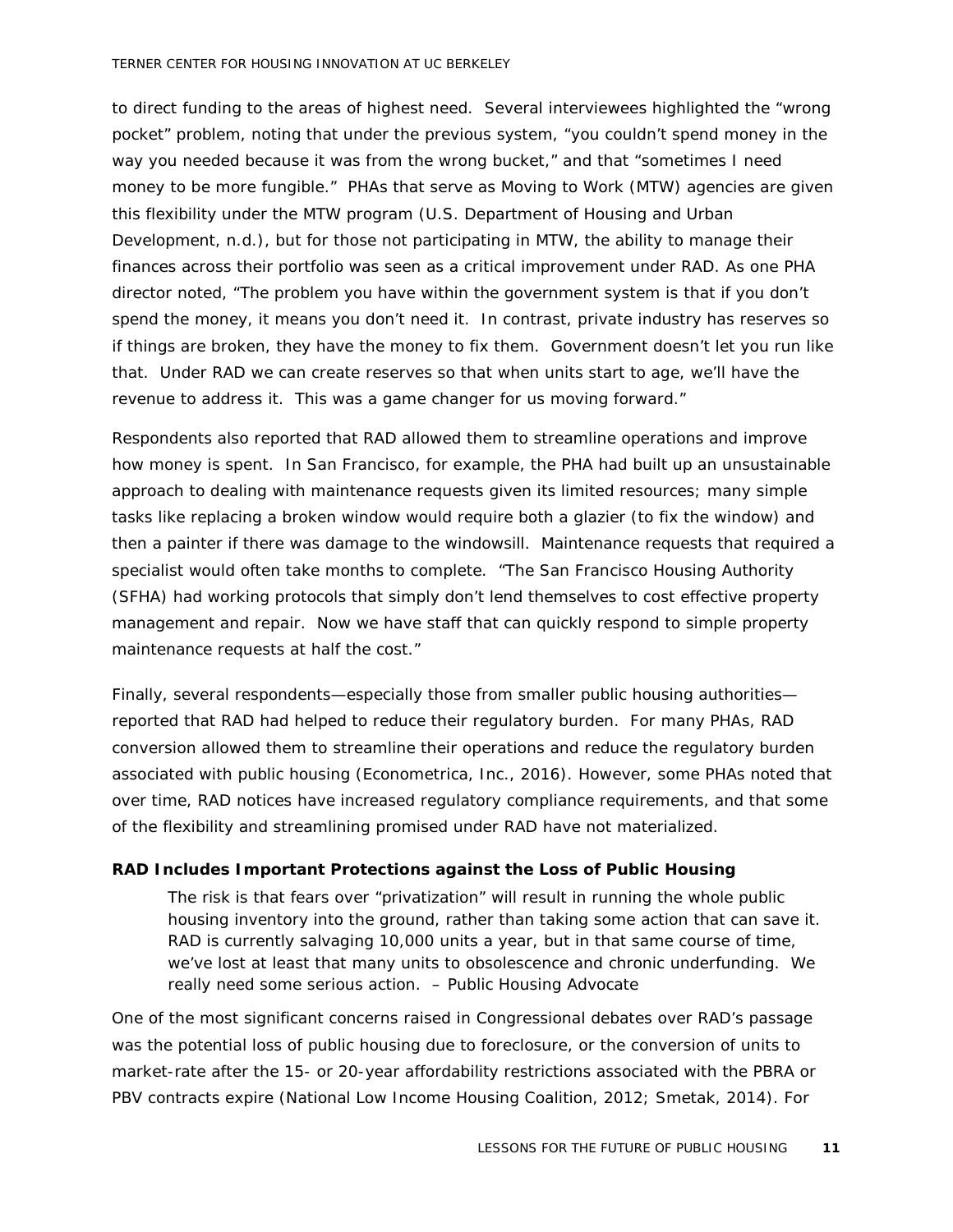many proponents of affordable housing, market-based solutions represent a shift away from a federal commitment to public housing (as well as reflecting the broader retrenchment of the welfare state). The risk of foreclosure, particularly after the recent financial crisis, also loomed large, particularly for properties that take on mortgage debt as part of their financial restructuring under RAD.

Responding to these concerns, the federal RAD statute and subsequent notices incorporate a number of safeguards to ensure long-term affordability, making these protections stronger than previous iterations of public housing reform legislation. HUD requires that RAD properties be owned by a "public or nonprofit entity" (HUD, 2015, p. 30), which means that ownership is generally held by organizations that are mission-driven and committed to the long-term affordability of the project. The one exception to this rule is if the property is receiving LIHTC financing, but the PHA must preserve its interest in the property, for example, through a ground lease, control over leasing, or consent rights (Carnes, 2015).

Conversions are also subject to a RAD Use Agreement, which is "recorded in a superior position to any new or existing financing on a covered project" (HUD, 2015, p. 15; Smetak, 2014). This superior position means that the RAD Use Agreement is binding on all current and future owners, obligating them to comply with the affordability requirements even in the event of foreclosure. In the event of foreclosure (or another event like bankruptcy or fraud), HUD requires that the ownership of the property be transferred to a capable public entity, and if that is not possible, a capable nonpublic entity, as determined by the HUD Secretary. The Use Agreement also requires that if the HAP contract is removed (e.g., due to a breach), all new tenants must have incomes at or below 80 percent of area median family income and rents must not exceed 30 percent of 80 percent of area median family income (HUD, 2015, p. 48). This provision limits the ability of owners to convert properties to market-rate rents (Schwartz, 2017), though as we discuss in more detail below, may entail risks to very low-income tenants, particularly if Section 8 funding streams are cut.

In addition to the protections in the federal statute and notices governing RAD implementation, interviews revealed that in the cities we studied, PHAs are firmly committed to preserving the long-term affordability of these units and were taking additional steps to ensure the long-term stewardship of public assets. For example, in San Francisco, which is converting its entire public housing stock under RAD, the Mayor insisted from the beginning that ownership would be transferred to affordable housing developers (including both nonprofit and private developers), and that the housing authority would retain land ownership over the long-term. "The Mayor grew up in public housing, and is absolutely committed to the long-term affordability of these properties. He made it clear that public housing residents are San Franciscans and deserve to live in high quality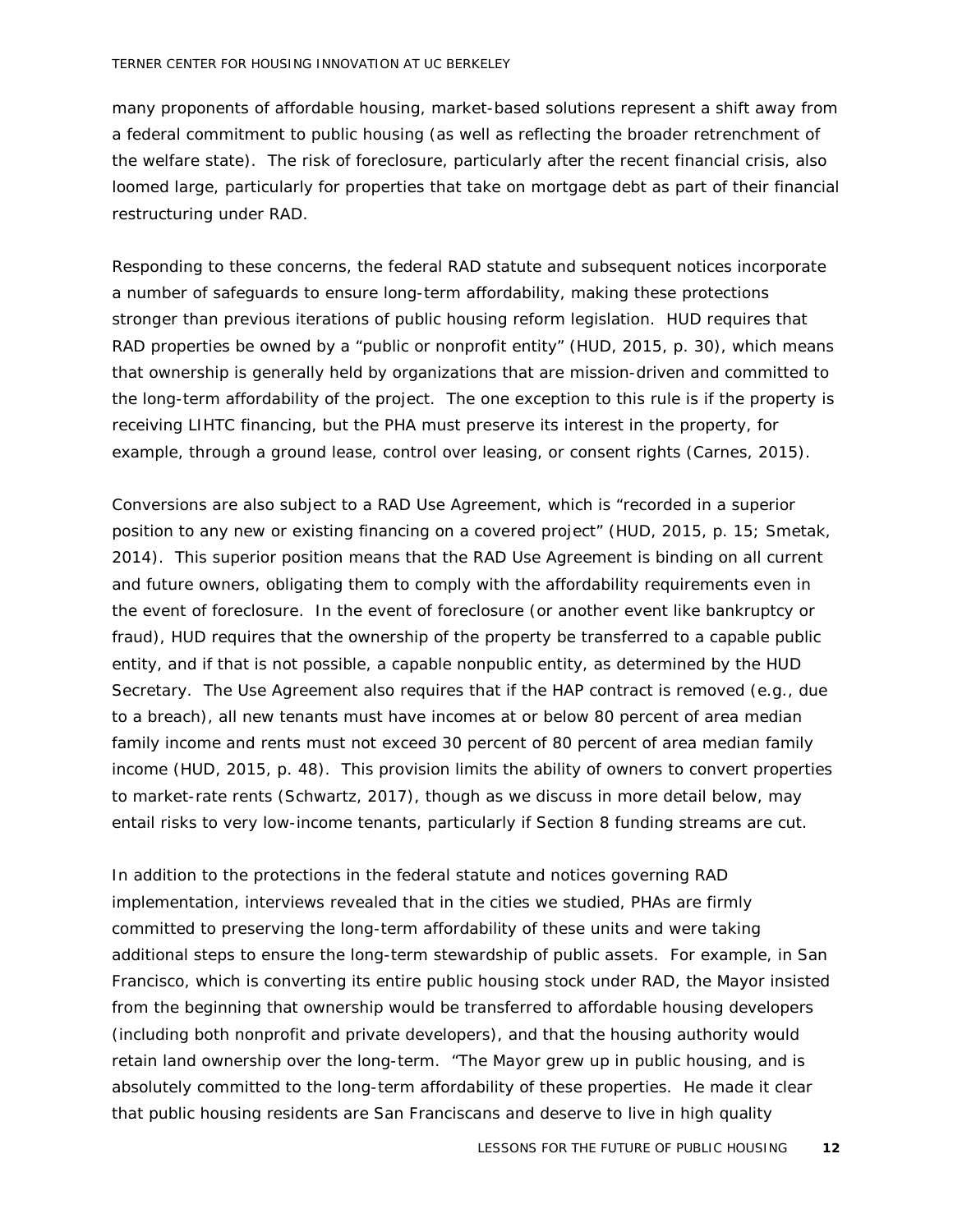housing. RAD's not privatization – it's the city making a commitment to public housing residents in a way that hasn't happened before." Evidence of the city's efforts to preserve the long-term affordability of these units is pervasive, from the amount of city funds the Mayor's Office of Housing is dedicating to conversion to the stipulations and requirements it placed on each of the developers to ensure that they could not "cherry-pick" properties and that all residents were treated equally.

To convert San Francisco's portfolio of public housing buildings, the city identified eight "clusters" of public housing properties in different areas of the city. Each cluster was led by a developer team that included either a nonprofit affordable housing developer or both an affordable housing developer and a nonprofit, community-based partner. For example, PHA properties located in the city's Chinatown neighborhood are being converted by Chinatown Community Development Center, a long-time community development corporation with strong ties to the community and a deep commitment to preserving the affordability and cultural history in the neighborhood. Properties in the Mission neighborhood are being converted by the Mission Economic Development Agency—which also has strong local roots but less housing development experience—in partnership with BRIDGE housing, which has extensive redevelopment experience.

San Francisco's approach ensured that within each cluster, there was an organization with "deep roots in the locations" and further signified the city's commitment to investing in and supporting the landscape of affordable housing in the city. While realistically, San Francisco's conversion was too extensive for one developer to manage on their own, the city could have turned to external organizations to implement the program. Instead, they used RAD to support a broad range of affordable housing developers in the city (especially notable since RAD began during the recession, when other opportunities for affordable housing development were limited). In addition, Bank of America Merrill Lynch (Bank of America), which served as both the primary lender and investor on San Francisco's RAD deals, supported capacity building through direct grants and technical assistance funding though Enterprise Community Partners. Bank of America staff saw this as an important part of ensuring RAD's success, noting "We spoke with every developer to make sure that they understood what their strengths and weaknesses were, and even though it wasn't directly related to our business, supported them with direct grants. The city did a great job of picking the right players who could do this type of work."

While some cities like San Francisco are ceding ownership of the properties to developers under long-term ground leases, many other public housing authorities are maintaining ownership or interest in the housing post-RAD conversion. In New York, for example, the New York City Housing Authority (NYCHA) decided to use PBV to ensure that the agency would retain oversight over the converted developments as the voucher agency. "In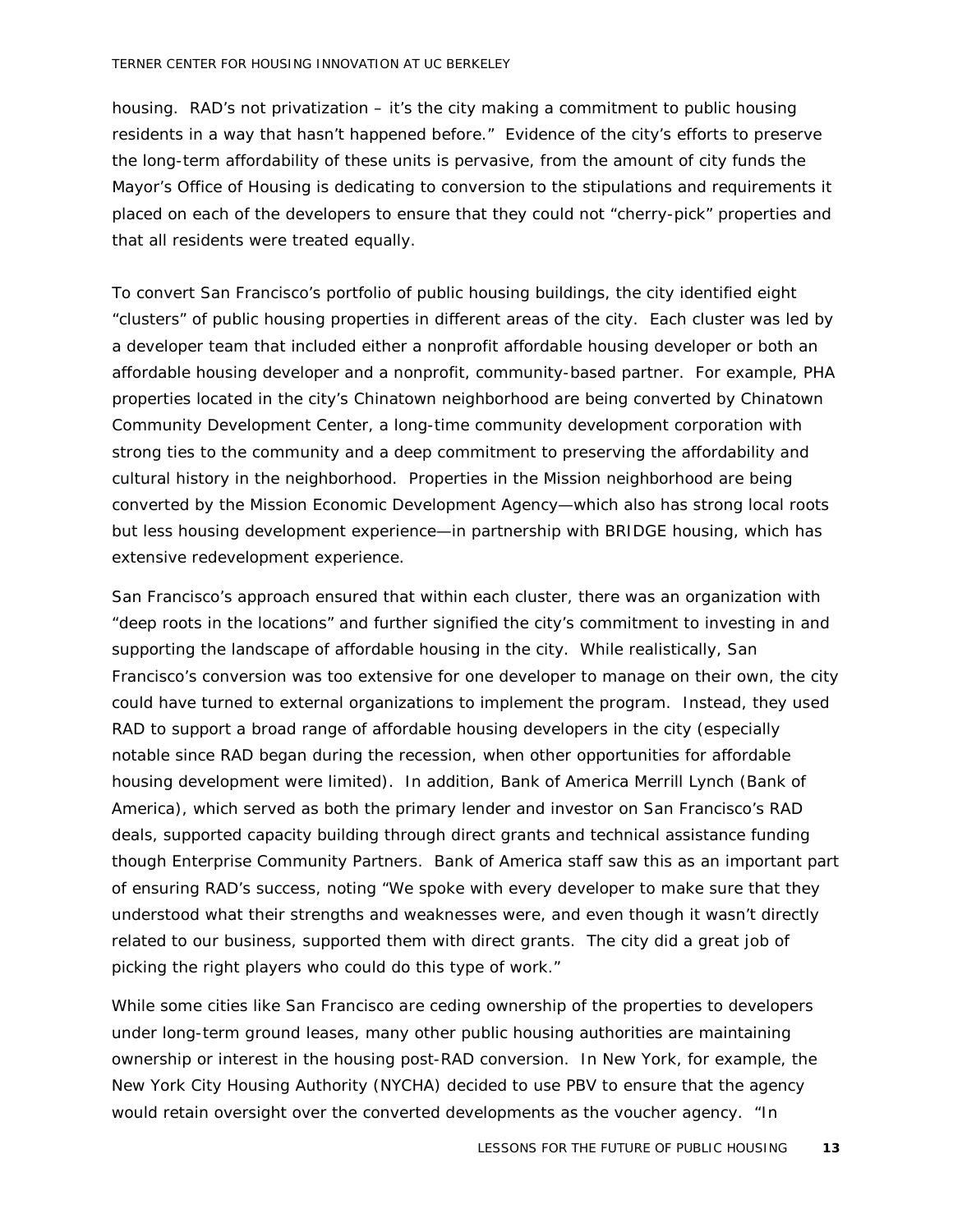#### TERNER CENTER FOR HOUSING INNOVATION AT UC BERKELEY

NYCHA's case, there was a benefit for us in using PBV because it showed that we were staying in the deal, we were going to be on the ball. We are the ones reviewing the vouchers, so if necessary, we can say "why are these people being evicted?" Interviews with stakeholders in New York—including a few who initially were concerned that RAD would lead to a loss of public housing—also noted that the mandatory renewal of the affordability contracts under RAD was critical in getting tenants' rights advocates behind the program. As one shared, "mandatory renewal of the contract is key. There were many fears around what happens in twenty years. I think that the fact that NYCHA is staying in the project  $-$ [and the] requirement to have a non-profit or a government agency remain involved—is critical."

In Charlotte, the PHA created a nonprofit management company to manage properties post-RAD conversion. This allowed them to expand their public housing portfolio, since they now had the infrastructure and capacity to do mixed finance on other properties. "RAD brought to light the fact that we had some expiring tax credit properties and when we went to them, they said they wanted to unwind the partnership or didn't want to be the general partner anymore." The PHA picked up nearly 800 additional units of affordable housing at the end of the LIHTC compliance period and ensured that they would remain affordable housing over the long-term. As the Executive Director pointed out, "In the end with RAD conversion, we will end up with more units under housing management – a larger portfolio than the PHA had in the past."

Respondents did not feel like the mixed-financing aspect of RAD conversions or the layering of tax credit financing posed an undue risk of foreclosure. One respondent called the foreclosure risk of using LIHTC for public housing "a red herring," noting that, "the tax credit program has been around since 1986, and there hasn't been an issue for all the nonprofits and private companies that have been doing tax credit deals.<sup>[8](#page-15-0)</sup> For public housing, it's a misplaced battle." Another respondent similarly emphasized that RAD notices lay out significant controls even when the units are transferred to a private structure under a conversion with LIHTC funds. "Even with an LLC and limited and general partners, HUD maintains control in other ways. [PHAs are] typically a managing member of the LLC, and they often times will do a long-term ground lease. So they maintain ownership of the land and sell the improvements to the LLC…They can't ever give that up under RAD." These regulatory controls are important. In El Paso, for example, one of the "big battles" was to convince the LIHTC syndicators that the deal would not go forward without the housing authority maintaining the right of first refusal if the property went into default. "This wasn't

<span id="page-15-0"></span><sup>&</sup>lt;sup>8</sup> The LIHTC program, which has been in operation since 1986, has had a cumulative foreclosure rate of less than 0.7 percent (CohnReznick, 2015).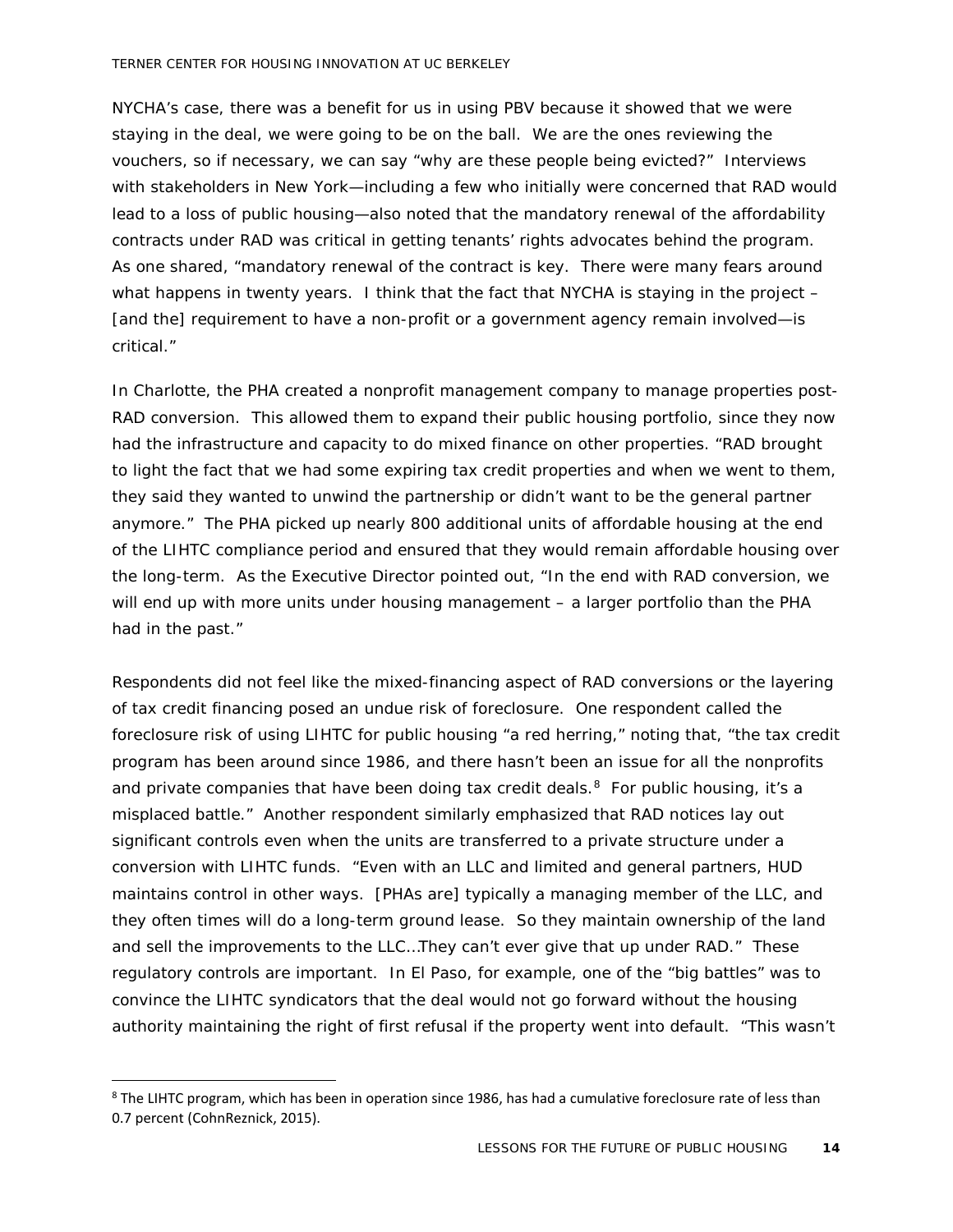a situation where we're doing RAD and walking away. The [syndicators] wanted to deny us the right to refusal and we said "we're going to own these units in the end. We are not selling public housing. We're coming back in year 15 and we're taking these." While RAD's specific requirements presented challenges at the local level to get the deals done, respondents expressed that in the end they were able to develop legal agreements that effectively balanced both investor and public stewardship interests.

#### <span id="page-16-0"></span>**Addressing Tenant Protections under RAD**

*Affecting people's housing creates abject fear. – PHA Executive Director* A second major concern raised by policy-makers was the impact of RAD on tenants, particularly the potential for the displacement of public housing residents. The experience of HOPE VI—which led to an overall loss of public housing units and displaced many lowincome families, particularly African Americans—intensified concerns over RAD and what it would mean for tenants (Goetz, 2012, 2013).

Learning from these past experiences, policymakers included important tenant protections in RAD. Critically, RAD requires one-for-one replacement of public housing units, and stipulates that all public housing residents have the right to return after rehabilitation or construction is completed; local agencies are prohibited from rescreening existing residents (Fischer, 2014). The PHA must also provide relocation assistance to residents if they have to move during the process and permanently relocate them if construction lasts more than a year. In addition, RAD program guidelines require resident participation and engagement before, during and after conversion. The PHA is required to hold at least two meetings with residents at each project (to discuss how RAD might impact them) before submitting a RAD request and an additional meeting after HUD approves a CHAP. Resident participation funds, traditionally used to support resident councils in housing projects, must also remain available during this time (Carnes, 2015).

Interviews revealed that PHAs in the cities we studied were taking the issue of relocation and resident rights very seriously, and were developing innovative approaches to address concerns related to relocation and tenants' rights. However, more research is needed to understand the impact of RAD on residents, especially in light of reports that there have been issues in some places with RAD implementation and tenants' rights (National Housing Law Project, 2017).

#### *Relocation*

One of the most challenging aspects of RAD conversion at the local level has been tenant relocation. When possible, most PHAs we spoke with have attempted to do "on-site" rehabilitation, in which residents remained at the same property during the construction and rehabilitation work, either in their own unit (with the rehab work scheduled around them) or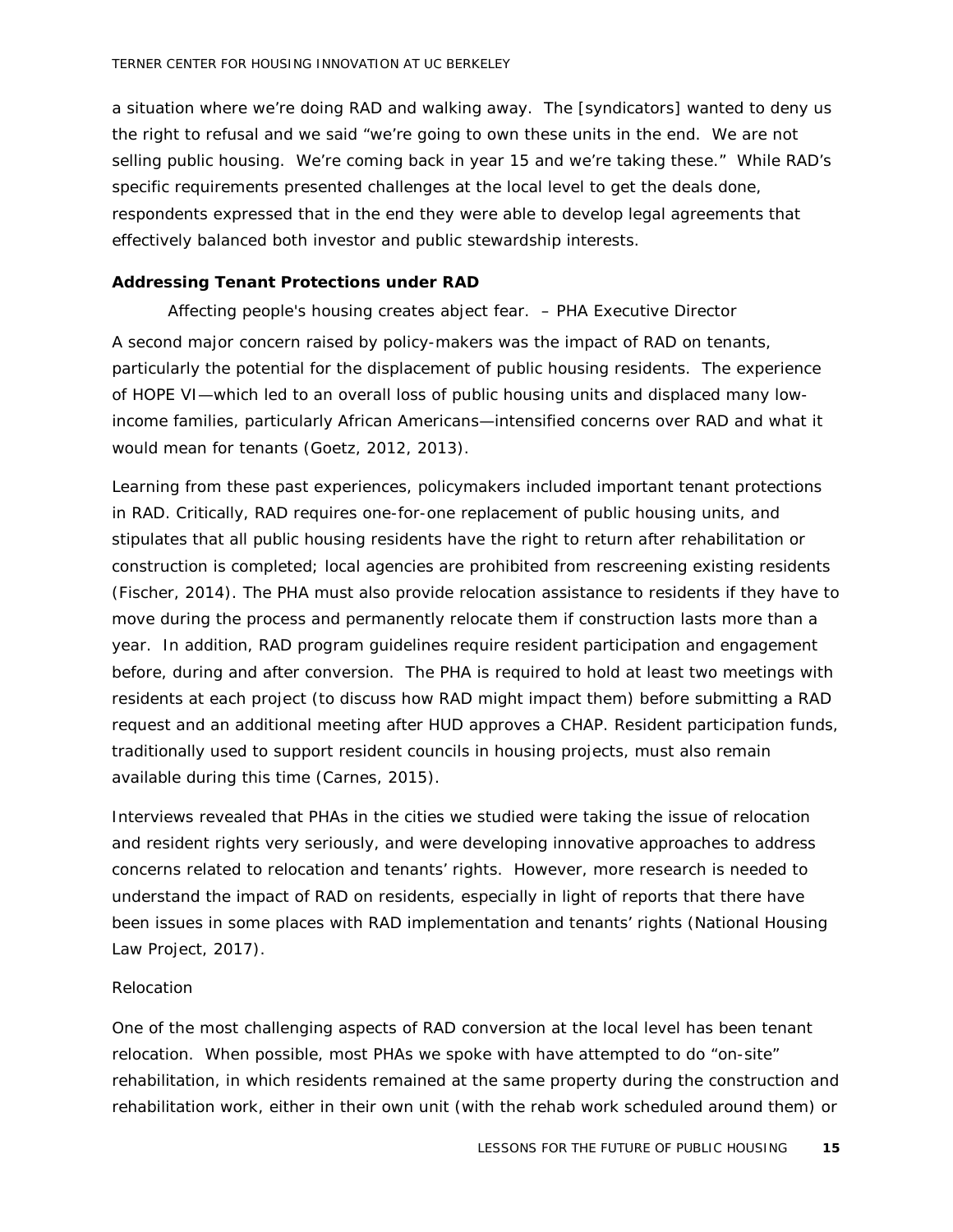#### TERNER CENTER FOR HOUSING INNOVATION AT UC BERKELEY

in another unit in the same building. However, for buildings that required significant work, PHAs had to develop detailed tenant relocation strategies. Several PHAs approached relocation via "checker-boarding," in which "one building will be empty, and then we'll move the people to that building, rehab, then move people to the rehabbed building." To do this, PHAs often create vacancies at other properties by not re-leasing units that become vacant through attrition. For example, in Maricopa County, Arizona, the housing authority "stopped leasing and allowed a normal transition over two years to naturally vacate about 50 percent of the project." While this entails costs (from the lack of rents coming in on vacant units), it can save the PHA money in off-site relocation costs and facilitate easier moves and transitions for residents.

El Paso also stopped re-leasing public housing units to create vacancies once they received the RAD notice. However, recognizing that moving is traumatic even with established protections, the PHA developed a comprehensive relocation strategy and took several proactive steps to help residents through the process. First, the PHA established a team of nearly 20 staff whose job was focused almost entirely on providing "customer service" for tenant relocation. This included everything from communicating timelines and procedures to helping residents pack their belongings. Second, the PHA conducted an extensive survey of resident needs for relocation, including issues around accessibility, childcare, and schools. This survey helped to reveal the specific challenges a family might face as a result of relocation. "We know a lot about these families but we realized there's a lot we don't know. I can tell you how many kids there are in a family, but I can't tell you if one has special needs we need to accommodate. I may know whether someone has a job but not whether they walk to work and how relocation may disrupt their employment access. We had to create a survey for the residents, to see exactly what the needs were."

Third, the PHA worked closely with other city agencies to ensure smooth transitions. For example, staff created a mapping system that allowed them to overlay PHA properties with the local transportation and school district systems to be able to see how relocation would affect commutes and school attendance. Staff also began coordinating with the school district a year in advance, which allowed the school district to set a policy that allowed residents to go to any school within the city. "This was critical, because it gave tenants the ability to determine their needs and what was best for the child." Finally, staff also worked to educate the private contractors working on RAD—for example, the companies hired to move residents—on the special needs of their tenants and how to be sensitive to their fears and the impacts of relocation.

#### *Tenant's Rights*

In addition to the negative impacts of relocation, a second major area of concern related to RAD was tenants' rights and protections after conversion. The level of tenant and advocate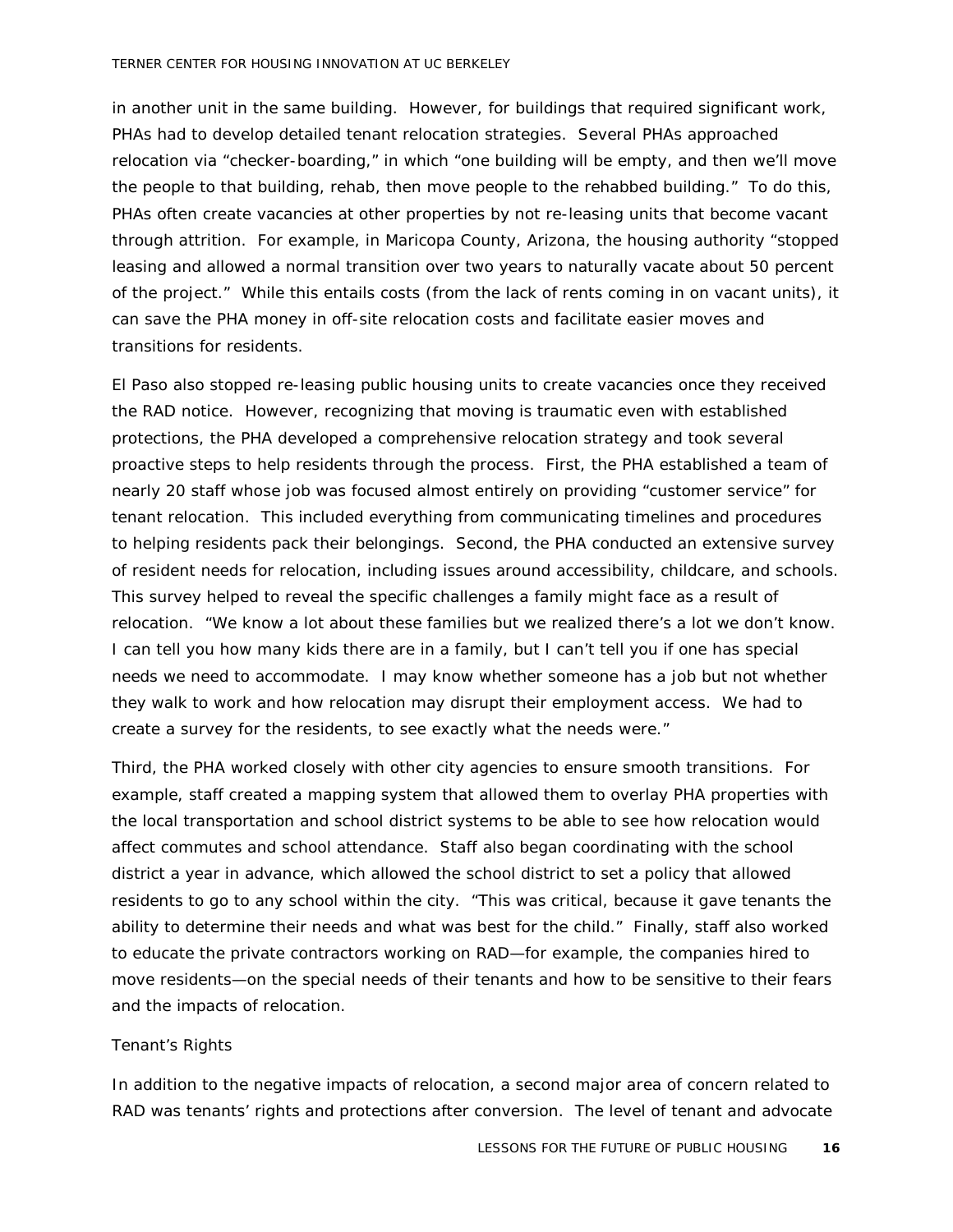concerns related to RAD conversion varied greatly among the cities we studied. In Charlotte, the PHA was able to build on strong existing relationships with resident associations at each of their properties. "We already interact with them regularly; the CEO has a roundtable with them every month. When we came to talk them about RAD, it was a give and take conversation, we were able to educate people on what would happen. Largely what changed for folks was the subsidy platform, so that minimized concerns." Similarly, some of the smaller PHAs alleviated resident concerns by pointing to other Section 8 PBRA or PBV properties in the neighborhood. The Executive Director in Laurinburg said that residents were concerned initially about what RAD conversion meant for their rents, but that after a series of resident meetings, these concerns were alleviated. "We held meetings throughout the application and implementation process. Residents were generally excited about mobility in Laurinburg. In Maxton, which converted to PBRA, we said that after conversion the development would operate like Steeds Circle Apartments (a multifamily property owned by the Authority), 'just like the folks you know living there.' That was a good example for them. They understood what that would look like and it alleviated their concerns."

In contrast, in New York and San Francisco, longer histories of public housing activism and distrust of the housing authority required that the city address tenants' rights beyond what was laid out in the statute. In New York, a broad coalition of stakeholders—including The Legal Aid Society, Community Service Society, Enterprise Community Partners, and resident leaders—came together when it first became clear that NYCHA was going to undertake RAD conversion on its Ocean Bay Properties.<sup>[9](#page-18-0)</sup> The coalition convened regular meetings (almost weekly) over three months. Early meetings provided education about what RAD entails and the nature of protections embedded in the program. Later meetings served as a forum to discuss concerns around displacement and rent increases. The group directly addressed resident concerns: "So things like pets and washing machines—things that affect their daily lives—those are the things that people become really focused on. Certain developers don't really want to have households with dogs and things like that. So those kinds of things were definitely things we had to spend a little more time working through." The group also began to identify gaps in protections, such as grievance and termination procedures, and negotiated principles so that residents living in RAD properties were afforded the same protections as those living in non-RAD NYCHA buildings. "We came to the table and we were pretty open with each other, and there was a level of transparency and communication and goodwill because we were trying to get this happening together with protections and things like that. That's not necessarily the relationship that most public housing authorities have with the residents or CDO's and other stakeholders." In San Francisco, the Mayor's

<span id="page-18-0"></span> <sup>9</sup> For a complete list of organizations that participated in the RAD Roundtable and the RAD guiding principles that emerged from the coalition's work, se[e http://www1.nyc.gov/assets/nycha/downloads/pdf/rad-principles.pdf.](http://www1.nyc.gov/assets/nycha/downloads/pdf/rad-principles.pdf)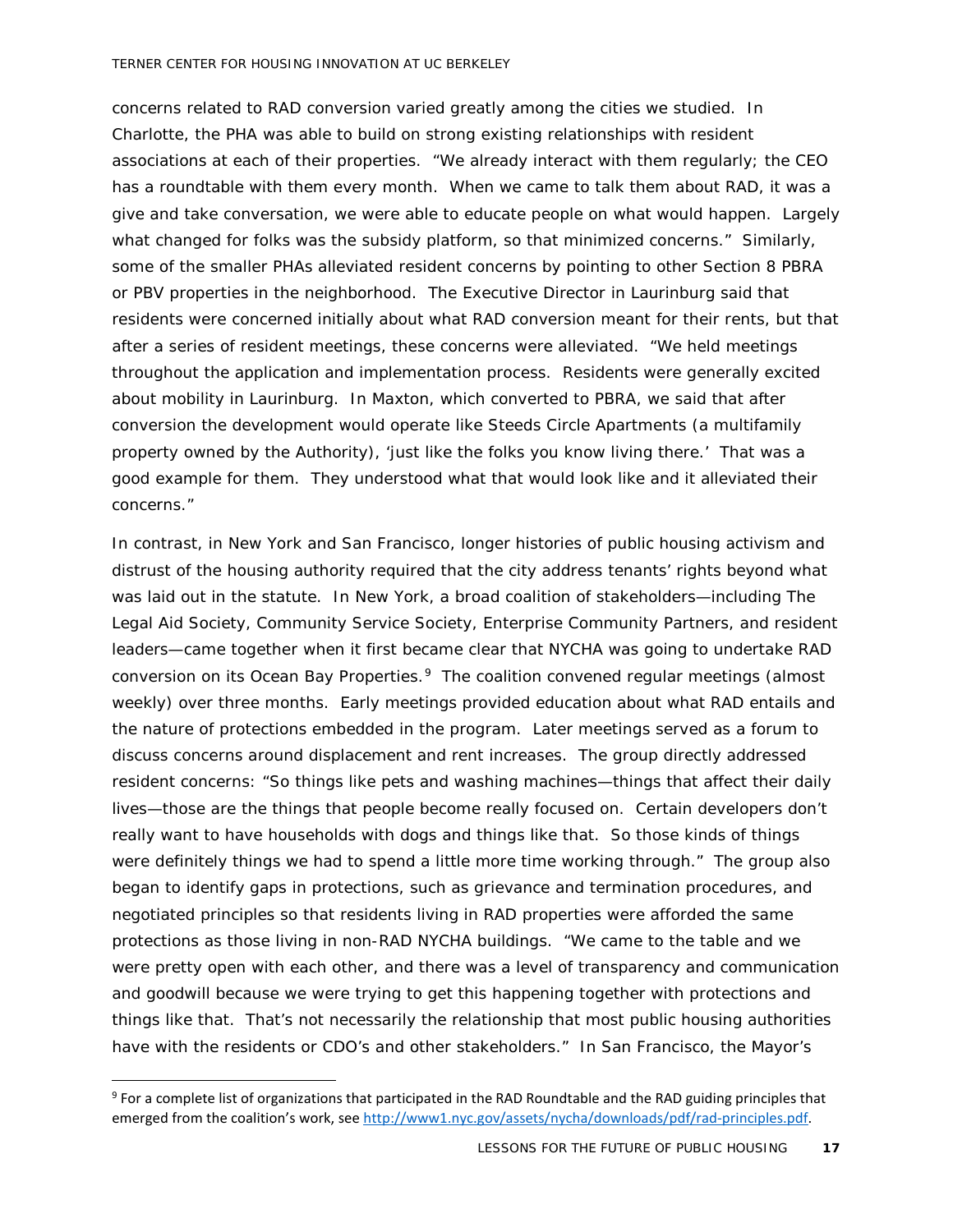Office of Housing similarly established separate working groups to address various aspects of the conversion process, such as house rules and the lease agreement, grievance procedures, relocation, supportive services, housing retention, and screening procedures.

Engaging with tenants around RAD conversions did pose challenges. Several interviews revealed regret for not beginning resident engagement sooner. "The timeline for RAD conversion doesn't align well with the time it takes to educate residents and build trust around the process. Starting earlier might have helped us get ahead of the concerns and better minimize the impact on residents." The required minimum of three meetings with residents was not nearly sufficient in most places: in New York, for example, NYCHA held more than 17 meetings and workshops with Ocean Bay residents before closing on its RAD conversion, covering not only tenant education about RAD and updates on the project, but also opportunities for employment and succession rights.

Other interviews pointed to a natural tension between resident engagement and property management. "We gave residents the opportunity to comment and took their feedback seriously. But not every request can be accommodated, especially when we're working with limited resources. For example, we couldn't change the color of the walls in their unit. Tenants in market rate buildings wouldn't be able to request that either." Another challenge is that a single "resident" constituency does not really exist: in general, only a handful of residents participate and provide feedback, and even among those smaller groups there can be differences of opinion. For example, one of the areas that tenants were most interested in providing feedback on was house rules. "That's a really big deal for anybody—what are the rules in your building? What can you do? What can you not do? But then some residents don't want things to be too strict and other residents want things to be much stricter. Balancing that is hard." Some respondents suggested it would be helpful if RAD included funding to provide residents and tenant organizations with resources and technical assistance to participate more effectively throughout the RAD process (Human Impact Partners et al., 2012; National Low Income Housing Coalition, 2012).

Another point raised in the interviews was that RAD can lead to a "culture shift" in property management. Public housing residents have the right to automatic lease renewal and administrative grievance procedures. While these rights are preserved under RAD, the structure of these procedures differ and can leave some tenants feeling more vulnerable than in public housing. In San Francisco, management challenges at the SFHA meant that rent collections and the recording of payments were not always completed, allowing tenants to forgo paying their rent. As one respondent noted, this non-payment "was warranted since the units were not being taken care of," with residents living in "deplorable conditions." However, under RAD the non-payment of rent will not be possible over the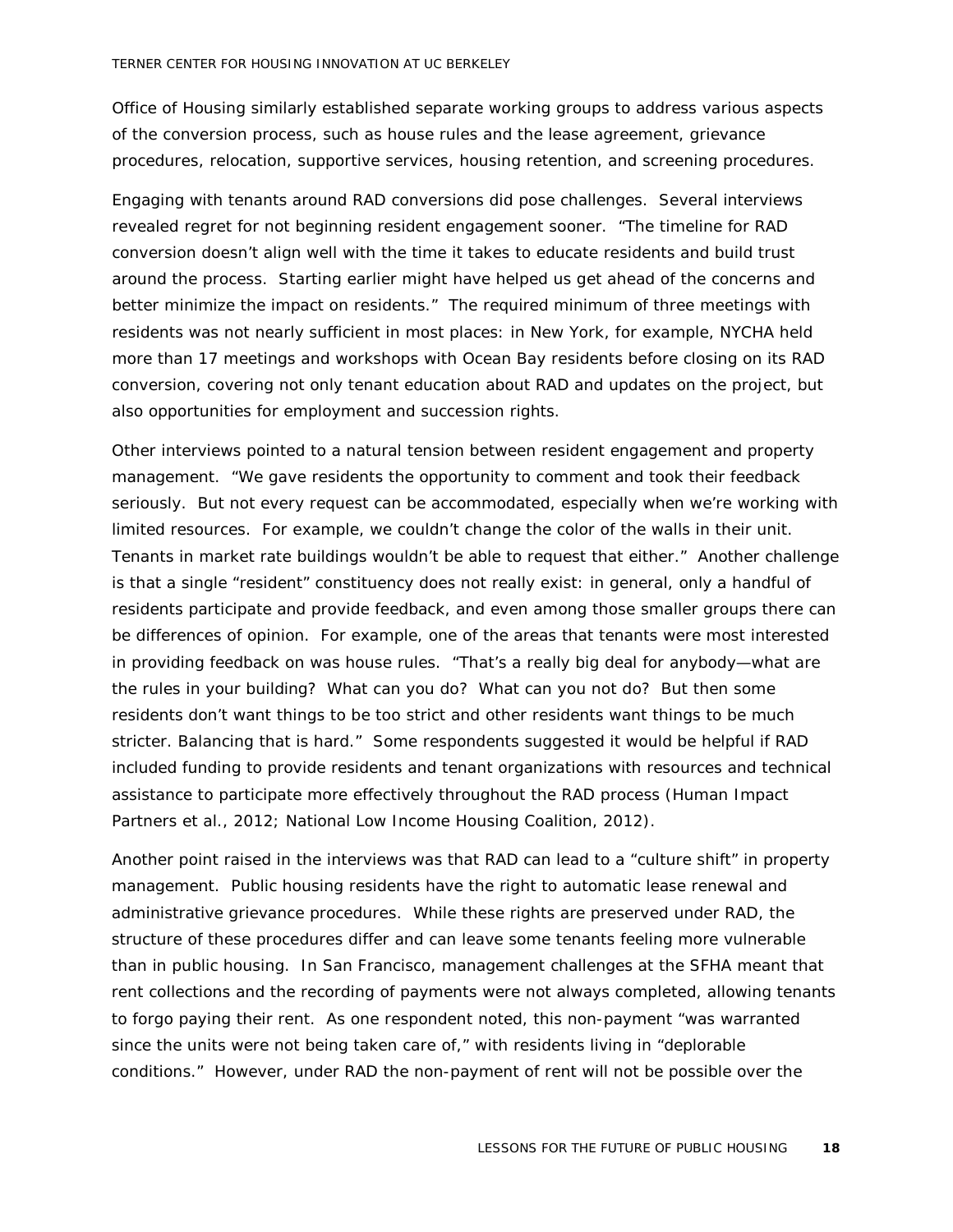long-term since those rent payments are critical to meeting the developer's financial obligations to the lender.

This is where the capacity and motivations of the developer teams become critical. In San Francisco, developer teams drew from their past experiences working with public housing residents in a mixed-finance transaction. The John Stewart Company, for example, had confronted similar issues on its Hunters View project in San Francisco, and knew they needed to work closely with residents to clarify new obligations and to connect them to resources as needed. "We're offering a new social contract to the residents: we're going to renovate your property, we're going to be a responsible management agent, and we're going to return your calls. But we're also going to know what rent you owe and why, and we're going to know when you are and aren't in arrears. All of this was brand new to them after many years of housing authority management. We figured we could deal with it, and we are." Tenderloin Neighborhood Development Corporation, which has a long history of providing affordable housing to very low-income and vulnerable households in San Francisco, similarly drew on its property management expertise to educate and work with residents during the transition. Their approach includes supporting residents with services that were largely absent under SFHA management, "which can make a huge difference to their overall well-being".

Ensuring that residents pay rent on time was a key issue for Bank of America as well, since assessing whether a property will meet its payments is a standard part of their risk management. As a result, they saw investing in tenant education as an important component of successful RAD conversion. "For the first time ever, a bank is financing services for tenants. We knew that tenants were not paying rent before. So part of the grant money that we provided for services was for education for tenants. We knew that the developers weren't going to be successful and the city wasn't going to be successful without it."

For RAD to be successful, it needs to balance vulnerable tenants' needs with prudent financial property management. Among those we interviewed—including those concerned with tenants' rights—most felt like RAD had effectively "thread the needle" to ensure the best outcomes for residents and the properties. However, the intrinsic tension between the need to effectively manage a real estate asset and house extremely vulnerable households deserves continuing monitoring and evaluation, since it has implications for both tenants and the long-term financial viability of public housing. In addition, PHA capacity and attention to tenant issues is likely to vary across cities; vigilance to ensuring that equal protections and education are provided across cities is essential to "threading the needle" in all places.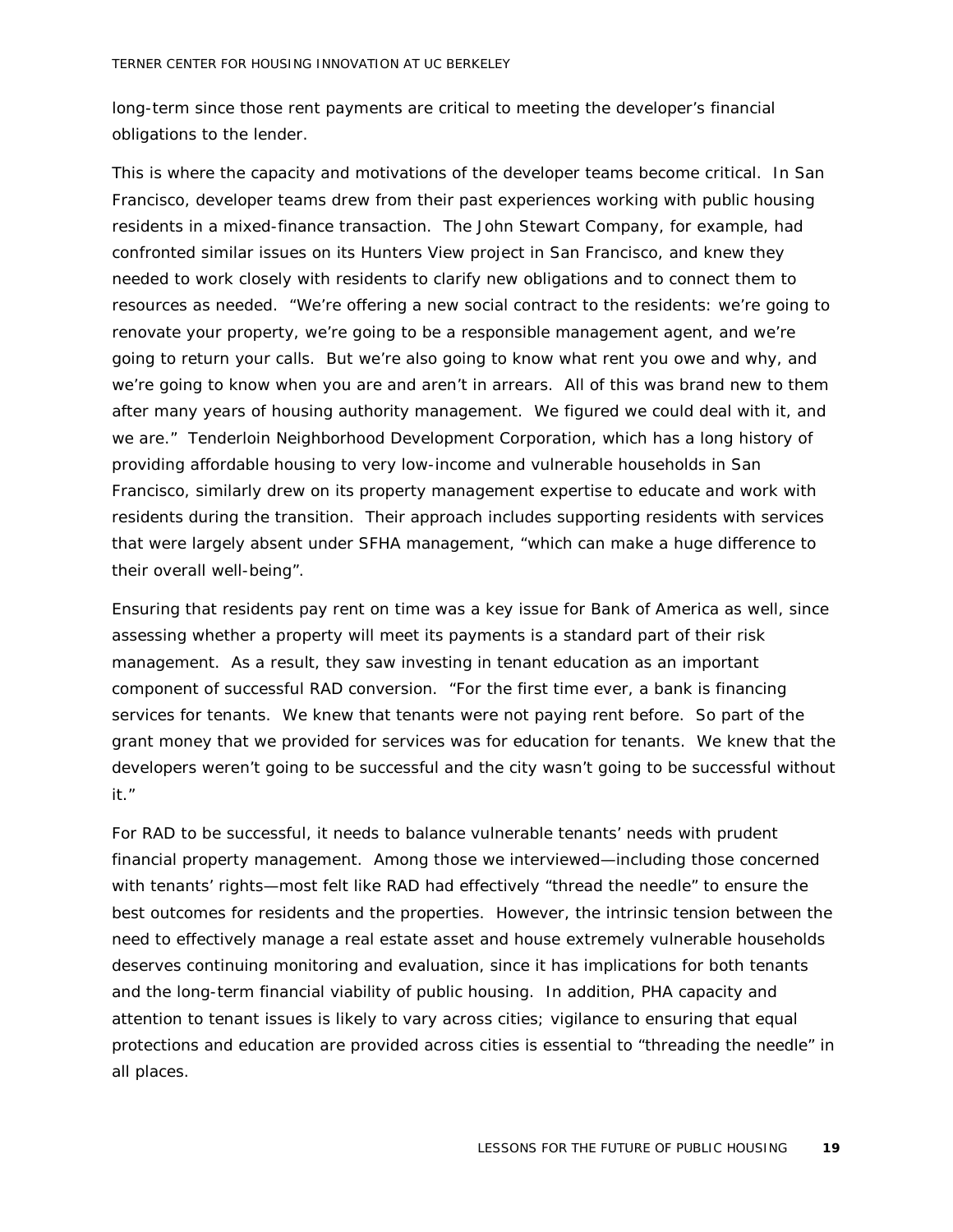Finally, there is the risk that these properties will serve fewer of the most vulnerable families going forward. Although RAD prohibits rescreening of existing residents, managers could exclude future residents with poor credit, past evictions or nonpayment of rent, and other issues. While this is true of public housing as well, historically, public housing has served the most vulnerable households who are most in need of stable, subsidized housing (Human Impact Partners et al., 2012; Lee, 2015), and many have been living in public housing for a long-time. Because very few RAD properties in the cities we studied had been in place long enough to experience turnover, it is too early to assess whether this may occur over time. Additional research will be needed down the road to evaluate whether the composition of public housing residents changes under RAD.

#### *Choice Mobility Vouchers*

One of the unique aspects of RAD related to tenants is that it includes a mobility component. Residents living in RAD properties have the option to apply for a tenant-based voucher after they have lived in the converted housing for one or two years, depending on whether the property is PBV or PBRA (Carnes, 2015). This option is designed to give residents more housing options, for example, allowing families to move to higheropportunity areas if they choose. In addition, policymakers believed it could help to incentivize good property management so that residents do not choose to leave as the result of poor building conditions.

Interviews revealed mixed sentiments on RAD's "choice mobility" provisions. Concerns centered around three key themes. First, respondents in the high-cost markets were concerned that tenants would not be able to find suitable units with a voucher. In tight rental markets, voucher holders often struggle to find suitable housing; there is no federal requirement that private landlords accept vouchers and many tenants experience discrimination based on source of income (Smetak, 2014). As a result, residents may not be able to translate their voucher into actual housing, or may be forced to make trade-offs between using the voucher and unit location or quality. In Macon, Georgia, for example, residents have found that the voucher payment standard is insufficient to move into more affluent neighborhoods with better schools (Blankenship, 2016). While these are limitations of the Section 8 program and not something that RAD can fix, several respondents emphasized that it is important that residents are provided with sufficient information about the strengths and potential pitfalls of choosing a voucher when they become eligible for one.

Second, some respondents felt like the "waiting time" to receive the voucher is somewhat arbitrary, and may actually work against residents' best interests. Having to wait one or two years to move may pose an undue burden on tenants who are also relocated as part of the rehabitiliation process—"if they want to go elsewhere, why can't they just go when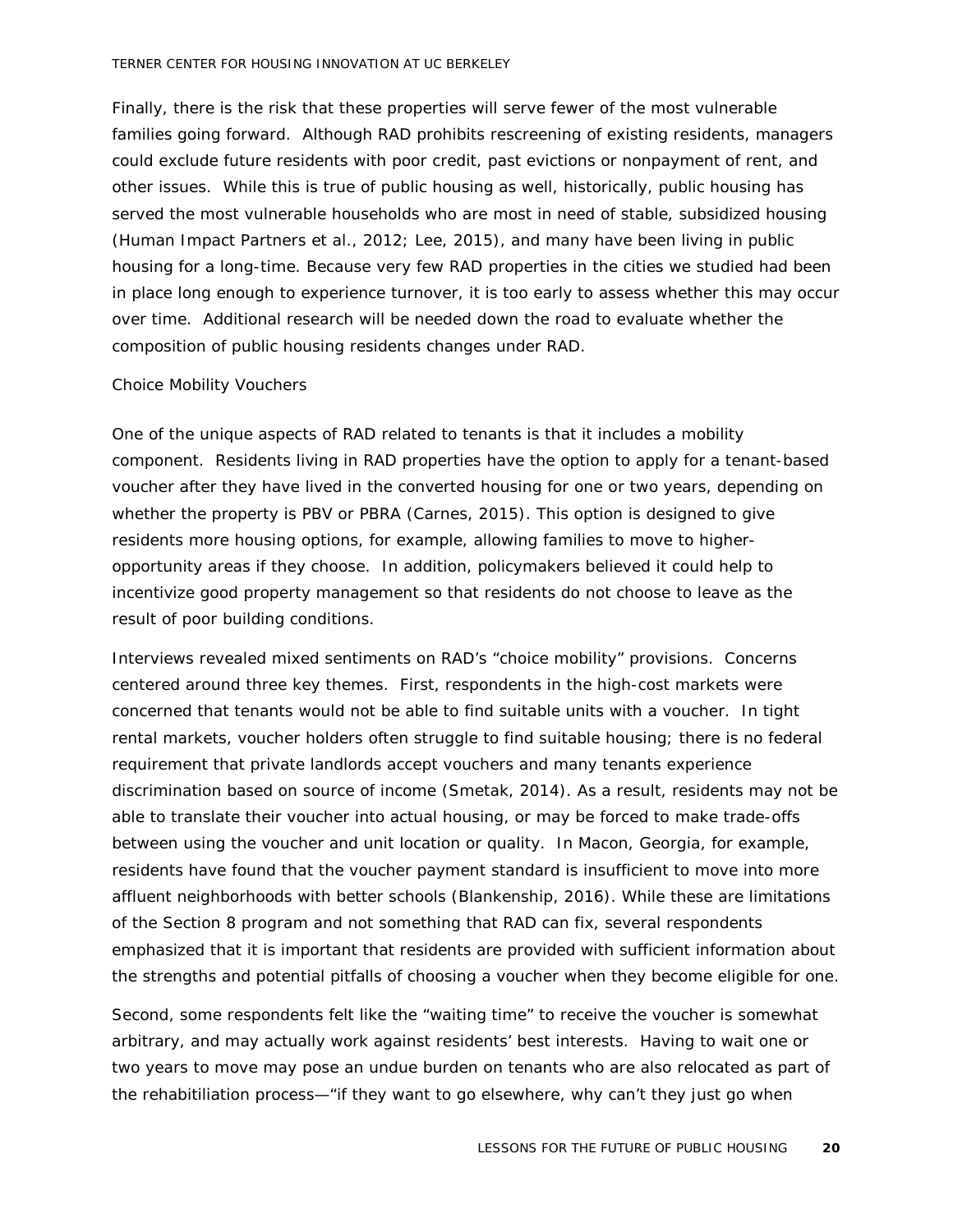relocation happens, rather than having to move twice?" Some have argued that HUD should allow more families to relocate before financial closing, especially if doing so minimizes school disruptions and developer costs (Swerdlow, 2016).

The third theme that was raised relates to how giving RAD families priority for vouchers impacts the PHA. "The issue with mobility is that when you close on a portfolio conversion to a PBV property, in the first month of the second year all the converted tenants become eligible for mobility at the same time. There's no way to avoid that. But it creates issues related to filling units and maintaining voucher utilization." While it is unlikely that everyone would want to move— especially if the property has been rehabbed and is wellmanaged—in a weaker rental market, vouchers can contribute to greater turnover in the RAD properties, which may increase vacancy rates and impact the cash flow on the property. In addition, it may have a negative impact on households on a Section 8 waiting list, as those families are moved further down the list to accommodate RAD households who are eligible for the next available vouchers. As one respondent noted, "It's unfair to our Section 8 waiting list who get bumped from priority. And there's less motivation for someone with a RAD mobility voucher who already has subsidized rent to lease up than someone who is really rent burdened or in substandard housing." An important question for further research is the degree to which RAD households take up the voucher option, and their ability to translate that voucher into high quality housing, as well as having greater neighborhood choice.

#### <span id="page-22-0"></span>**Congressional Appropriations in Support of Public Housing, Voucher, and Project Based Rental Assistance Programs Remain Critical**

*I think the fundamental issue with RAD is the differential between RAD rents, meaning the allocation of current public housing operating and capital funds, relative to the Fair Market Rents that most of the world operates under. – National RAD Consultant to PHAs*

The Obama Administration first proposed public housing reform with a request for \$350 million in funding. While this was significantly below the funding needed to address public housing's overall capital backlog, additional funding *would* help to leverage more private capital, and bring public housing rents closer to fair market value (FMR). However, it became clear that in the 2012 political environment, Congress would not approve any program that required additional funding. HUD's RAD team determined that a cost-neutral program could still be effective, helping to preserve public housing in areas where existing public housing subsidies would align with local fair market rents. While the vast majority of respondents felt the risks of foreclosure and loss of affordability were low, they did point to a key risk: the unwillingness of Congress to appropriate funds for RAD (requiring that the program be cost neutral) further compounded by the Trump administration's proposed cuts to the HUD budget, including to PBV and PBRA.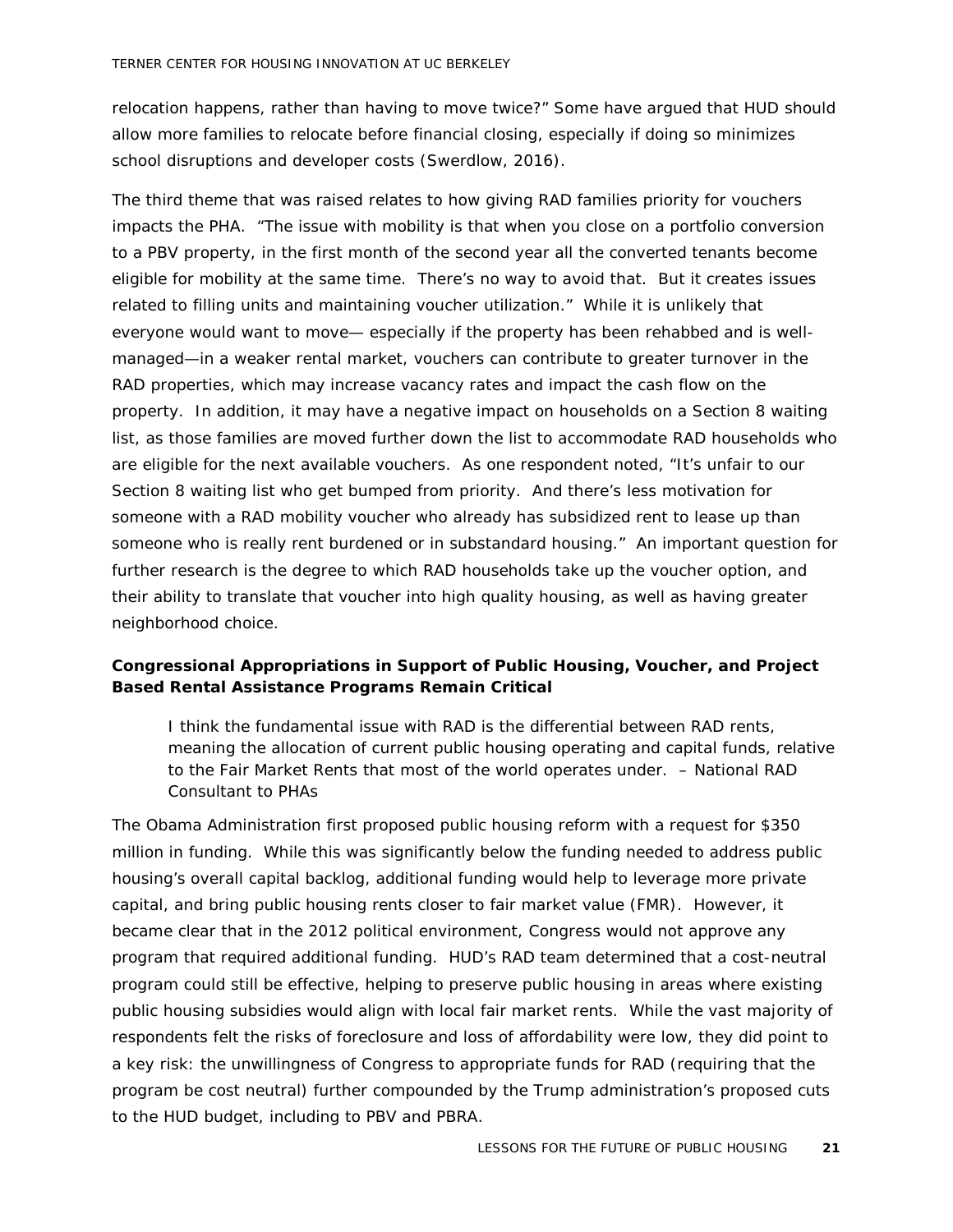#### *Rents Allocated to RAD Conversions are Insufficient in Many Markets*

The lack of additional appropriations for public housing or RAD conversions has created significant implementation challenges, especially in higher cost markets or for properties that require substantial rehabilitation. As described earlier, RAD rents (which comprise the "income" stream on the property) are based on the combined streams of funding that PHAs receive under their public housing operating and capital fund budgets – in other words, in the first year, the RAD rental income on a property is the same as it would be without RAD conversion. Over time, however, RAD conversion will lead to a higher revenue stream on the property because Section 8 HAP contracts are subject to rental increases based on the Operating Cost Adjustment Factor (OCAF), which has averaged a two percent increase over the past decade, while public housing operating and capital funds have declined year over year.

Although RAD can lead to longer-term financial stability from a cash flow perspective, the low initial rent payments often mean conversions are not financially feasible. In Los Angeles, for example, RAD conversion would translate into rental of income of \$586 to \$731 for a 2-bedroom unit, substantially below fair market rents for the area.<sup>[10](#page-23-0)</sup> This means that the rental income stream may be insufficient to "carry" the debt that would be needed to do rehab, especially if there are significant renovation needs. As one respondent noted, "RAD will not work for most PHAs because of the rent structure that Congress has imposed." This makes RAD infeasible in many cities, especially where there are huge capital backlog needs.

San Francisco made RAD work in a particularly innovative way by applying for conversion for almost its entire stock of public housing at once--3,400 units--and using economies of scale to negotiate the best possible terms from third party financing sources. The San Francisco Mayor's Office of Housing (SFMOH)—with financial consulting assistance provided by the California Housing Partnership Corporation – directly managed the initial assessment and structuring of the rehabilitation and financing needs for all 28 of its public housing sites at the same time. This allowed SFMOH to better understand the rehabilitation needs at each site, what subsidy each property would require, and how much debt and equity could be leveraged. For example, family buildings in the city had much higher rehabilitation needs than buildings designated for seniors. San Francisco then received a special waiver from HUD to apply a limited number of Tenant Protection Vouchers (TPVs) to the properties. TPVs are priced based on the average rents currently paid for comparable housing in the PHA's territory—rather than RAD's cost-based rents based on existing public housing operating and capital subsidies. The higher rent payments from the TPVs can then support

<span id="page-23-0"></span><sup>&</sup>lt;sup>10</sup> This is the rental income on the unit, not what the tenant pays. In general, public housing residents pay 30% of their income towards their rent.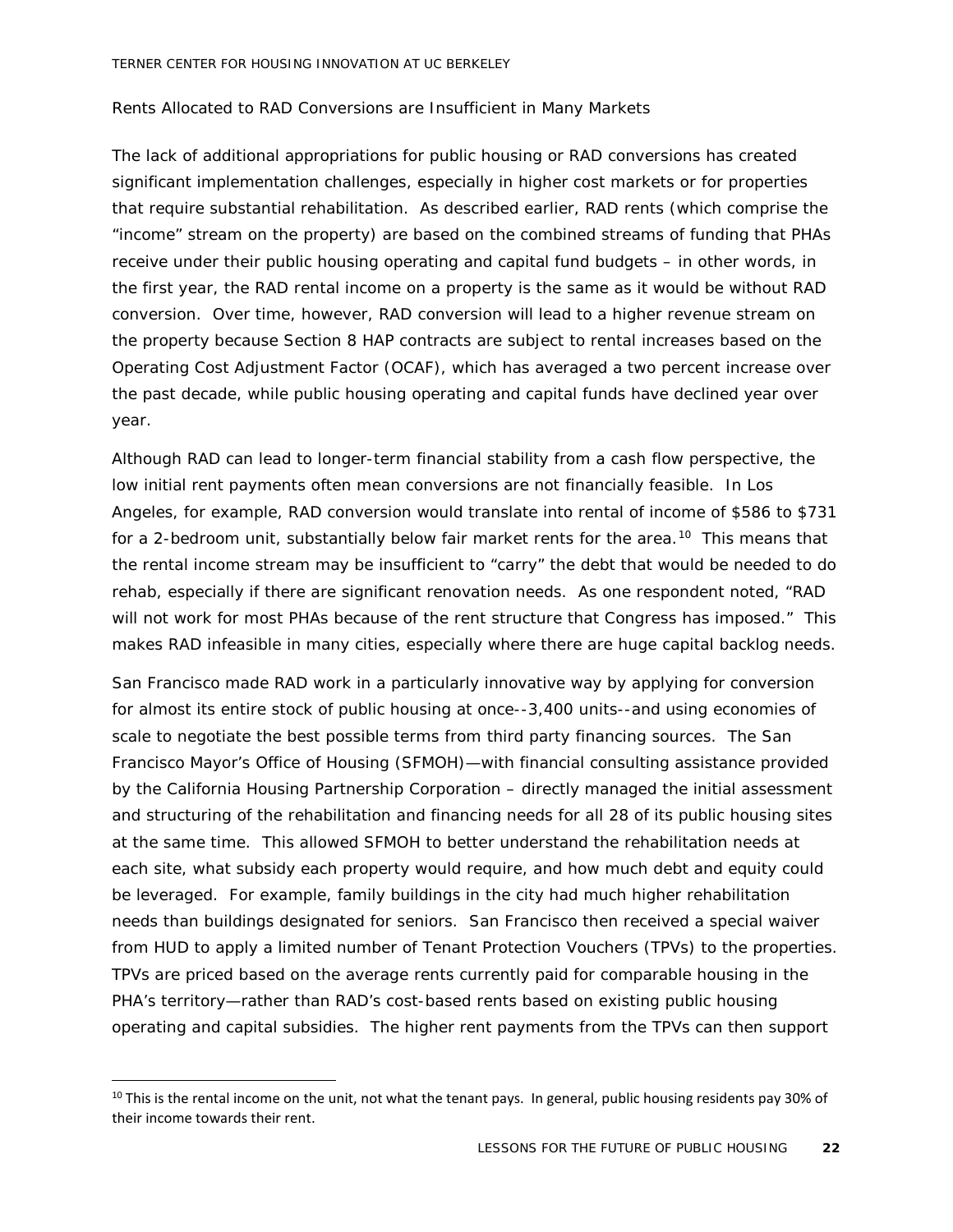more debt and/or equity.<sup>[11](#page-24-0)</sup> "The TPVs were like little pieces of gold that we could weave into each property to help balance the books. It was incredibly complex, especially as we learned more and more about the real rehab needs on each of the buildings." The City and CHPC also worked to create a competitive market among major bank LIHTC investors and lenders at a portfolio level (something that had never been done before) to ensure the best financing terms for the city. In addition, San Francisco had the advantage of having several banks interested in financing the RAD deal to meet their obligations under the Community Reinvestment Act (CRA). As a result, the city was able to negotiate favorable tax credit pricing, getting above \$1.20 for each dollar in tax credits. San Francisco is also putting \$100 million in local funds towards the RAD conversions, demonstrating the city's commitment to preserving affordable housing. However, without these additional funds and strategies, RAD would not have been feasible in the city.

New York faced similar initial challenges in getting RAD to work, due to the combination of a large backlog of capital needs and the low rents they could bank under RAD. Ocean Bay (Bayside), a property which NYCHA converted under RAD, was only possible due to some unspent HOPE VI funds, as well as a large FEMA grant that they received to address the damage caused by Hurricane Sandy. When NYCHA explored the feasibility of RAD conversion for some of its smaller public housing buildings, the financing did not work, especially when RAD requires that the projects underwrite to a 20-year project needs assessment. "With RAD-only we came up with a \$465 million financing gap, so it doesn't underwrite." Like San Francisco, NYCHA developed a strategy that combined RAD and TPVs together in order to finance the rehabilitation.

In El Paso, the PHA drew on their own capital reserves to make the financing work. Their experience highlights that even with RAD and debt leveraging, access to capital to undo the legacy of chronic underfunding of public housing still falls short in many markets. "The biggest problem remains access to capital – 4% tax credits are not enough money to do what you need to do.<sup>[12](#page-24-1)</sup> El Paso is one of the strongest PHAs in the country, so if we were struggling with it with significant reserves, it kills the opportunity for other PHAs." However, interviews in El Paso and other cities also highlighted that additional funding does

<span id="page-24-0"></span> $11$  San Francisco also had to request a special adjustment to TPV rents to account for the influence that rent control in the city has on local rents.

<span id="page-24-1"></span><sup>&</sup>lt;sup>12</sup> LIHTCs are dollar-for-dollar tax credits for affordable housing investments, administered by the Internal Revenue Service. They provide funding for the development costs of low-income housing by allowing investors to take a federal tax credit over a 10-year period equal to a percentage of the present value of the cost incurred for development of the low-income units in a rental housing project. Projects for new construction and rehabilitation, if not funded by tax-exempt bonds, can receive a maximum annual tax credit allocation of 9 percent of the project's eligible basis, which consists of building acquisition costs plus construction and other construction-related costs. The cost of acquiring an existing building (but not the land), and projects financed with tax-exempt bonds, are eligible for a credit of 4 percent annually.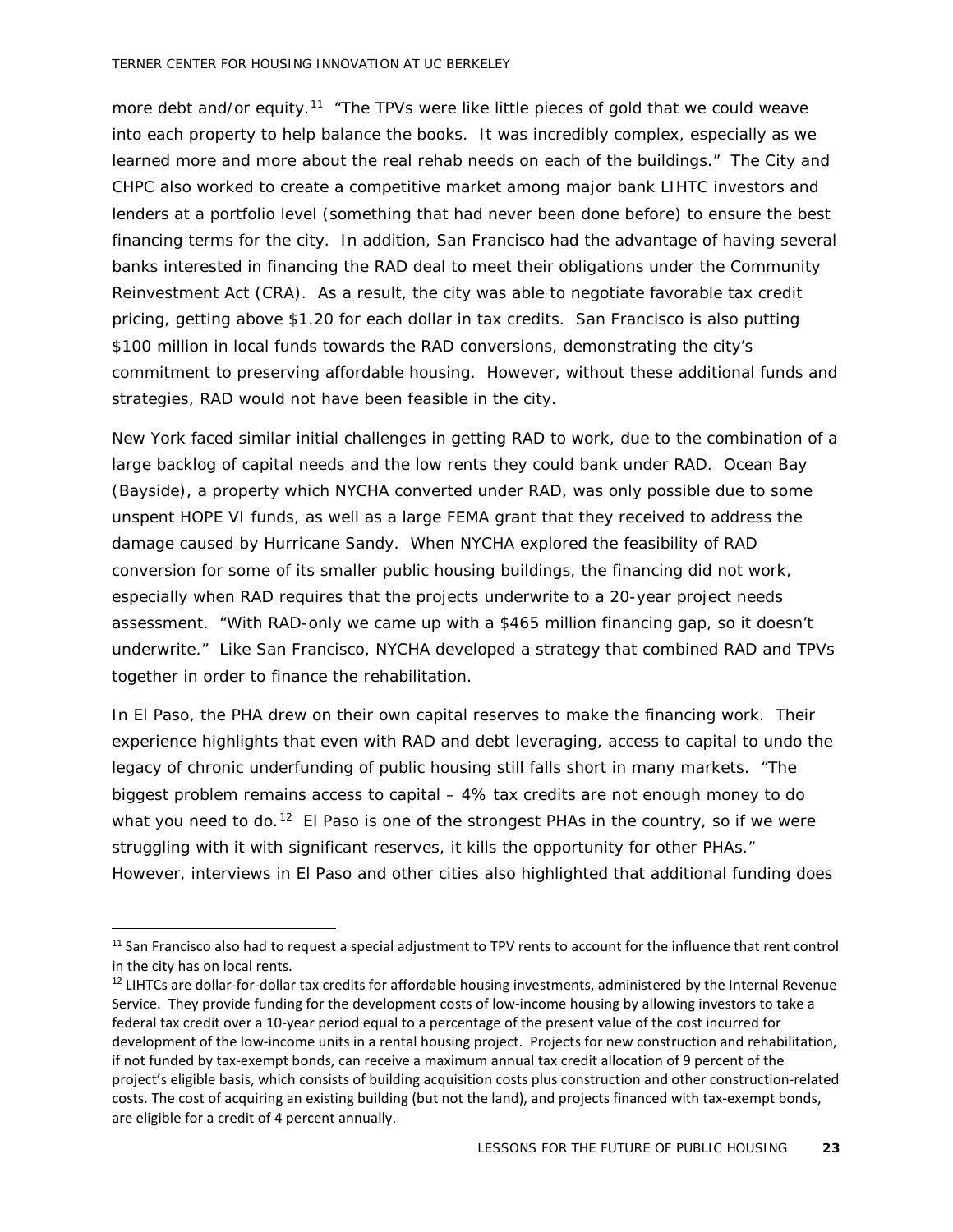not need to come from HUD's public housing budget per se. One respondent noted that mayors in other cities—especially in regions with pressing affordability concerns—could learn from San Francisco and use political influence to raise local or state funds to close the gap. Another noted that changes to LIHTC could also help make RAD work in more places. "The amount of money you receive under 4% needs to be looked at and raised. That would give opportunity for other PHAs and us to really fix the units the way they need to be fixed so they're here 80 years from now."

A final point raised by respondents was that, in addition to limiting the feasibility of RAD in certain cities, the lack of additional funding for RAD also hampers efforts to undertake rehabilitation in better neighborhoods and in neighborhoods that are experiencing escalating rents—precisely the neighborhoods in which preserving public housing stock may be the most impactful. For example, in an increasingly expensive and competitive market like Charlotte, the inability to allocate rents at fair market value put pressure on deals that initially looked feasible. "Changing market conditions definitely makes it harder when the RAD rents don't reflect market values. Eighteen months ago, we had a project that penciled at \$125,000 a unit. Now we're up to \$200,000 and worried about making that work." Smaller cities with weaker markets reported struggling with RAD rents as well. One executive director of a small housing authority in the South noted, "I really wanted to take some obsolete units out and do a tax credit deal. But because the RAD rents were so low, we couldn't make it work."

#### *The Importance of Maintaining Funding for PBV and PBRA Contracts*

Another financing concern that was raised during the interviews with local PHAs was the long-term viability of the PBV and PBRA programs. Historically, Congress has exhibited more support for the PBRA and PBV programs than for public housing, meaning that these are considered more "stable" and "predictable" funding streams (Econometrica, 2014). For example, the HUD budget reveals an upward trend for the PBRA program since 2005, compared to the continual cuts to public housing (Jordan & Poethig, 2015; Schwartz, 2017; U.S. Department of Housing and Urban Development, 2016). Voucher funding, while having declined slightly since its 2009 peak (adjusting for inflation), remains higher than its 2005– 2007 funding levels.

The overall unease around sustained funding was a factor in PHAs' choice between a PBRA or PBV conversion. PHAs that selected PBRA generally noted they felt that this program had a stronger political base that would protect it against significant budget cuts. Owners of PBRA developments run the gamut of entity types—from nonprofits to smaller landlords to larger private real estate developers—meaning that the program has a large and powerful constituency when it comes to Congressional appropriations. In contrast, many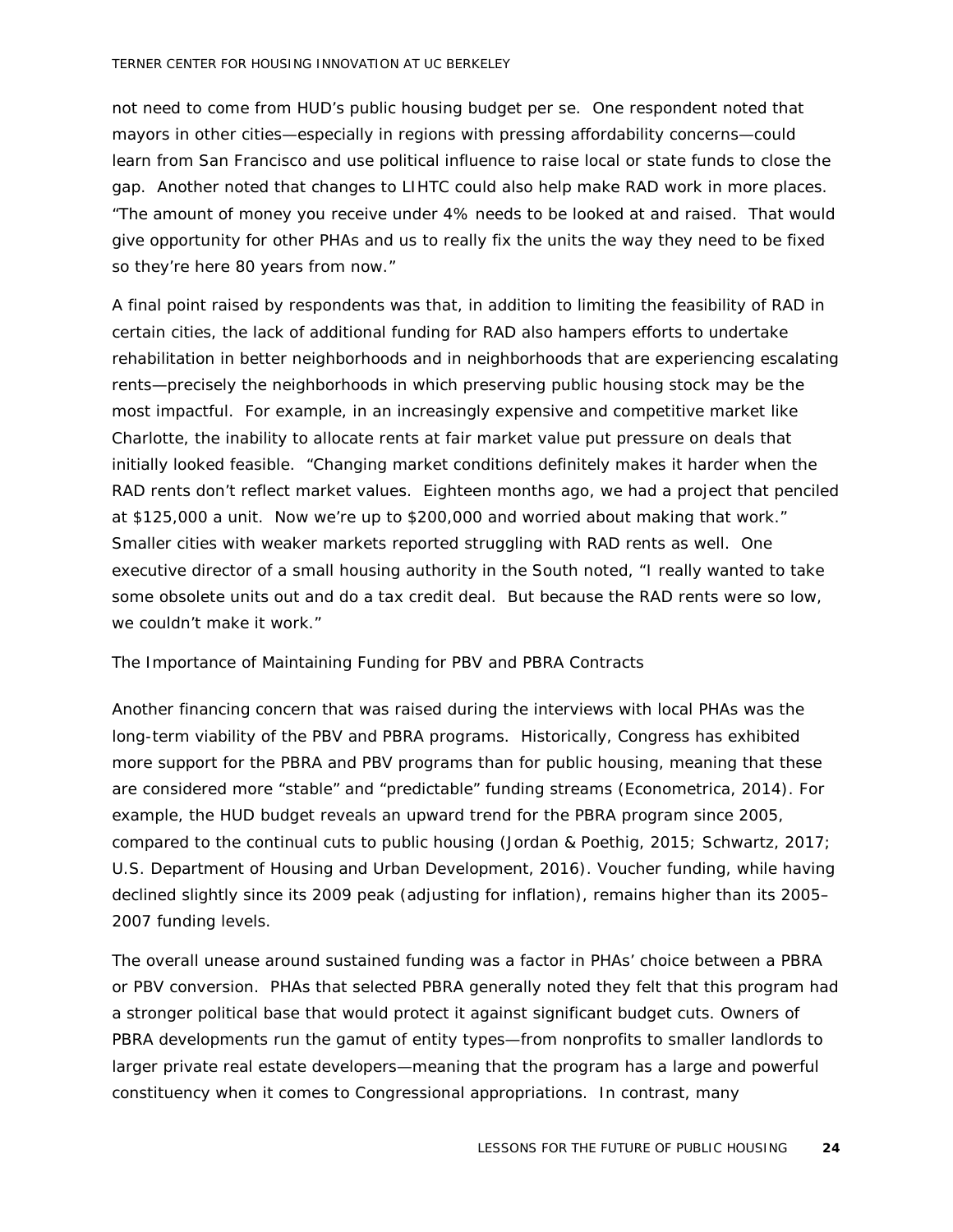respondents noted that the funding for the voucher program is "subject to the whims of Congress." Voucher cuts are also easier to "hide." As one respondent shared, "I think the voucher appropriations are a little bit scarier. For example, in Massachusetts, they had a large state aided program patterned after the Section 8 voucher program. When times got tough, they just cut it, which was fairly easy to do because they could just stop filling turnover units, and that was that." However, those PHAs we spoke to who were using PBV found that the contracts provided sufficient security to borrow against, in spite of concerns over the long-term viability of the program. PHAs who chose PBRA also preferred being administratively housed under HUD's Office of Multifamily Housing. Unlike PBV, which is still administered via HUD's Office of Public and Indian Housing, PBRA follows a "conventional, market-driven approach" and is therefore "an easier thing to underwrite for lenders and investors."

PHAs that chose PBV conversion did so for three primary reasons. First, as in the case of New York described above, the PBV option allowed NYCHA to maintain more control over the property as the key agency overseeing voucher operations. Second, several smaller PHAs reported that the administrative fees associated with the voucher program were important to their operations budget, for example, to pay staff salaries. Third, not all PHAs have experience working with HUD's Office of Multifamily Housing. One respondent noted that "most small PHAs don't understand PBRA and haven't worked with [HUD's Office of] Multi-Family before. They don't know that there needs to be enough cash flow out of the rents to support management, there have been some small PHAs that have gotten hurt by that."

For all respondents, RAD conversion was critical to stem the deterioration and loss of public housing, but across the board, PHAs pointed to the fact that if funding for PBRA and PBV programs is cut, the long-term future of federally subsidized housing—not just public housing—is at risk. This is particularly true when those funding streams are used to leverage debt. As one respondent shared, "When you leverage the PHA based on revenues that are no longer there, it places the PHA at great jeopardy. They're going to come for the money one way or another and if the federal government isn't giving you the subsidy, you lose the units, they'll be foreclosed on."

So while RAD makes government funding for affordable housing more efficient—leveraging at least 19 private dollars for every public dollar spent—it is still federally supported housing and relies on public subsidy. While most respondents believed the current RAD HAP contracts will likely be honored—especially with PBRA—further cuts to these programs would undermine local efforts to house very low-income families. In many cities, for example, Section 8 vouchers have long waiting lists, reflecting a shortage of vouchers in the face of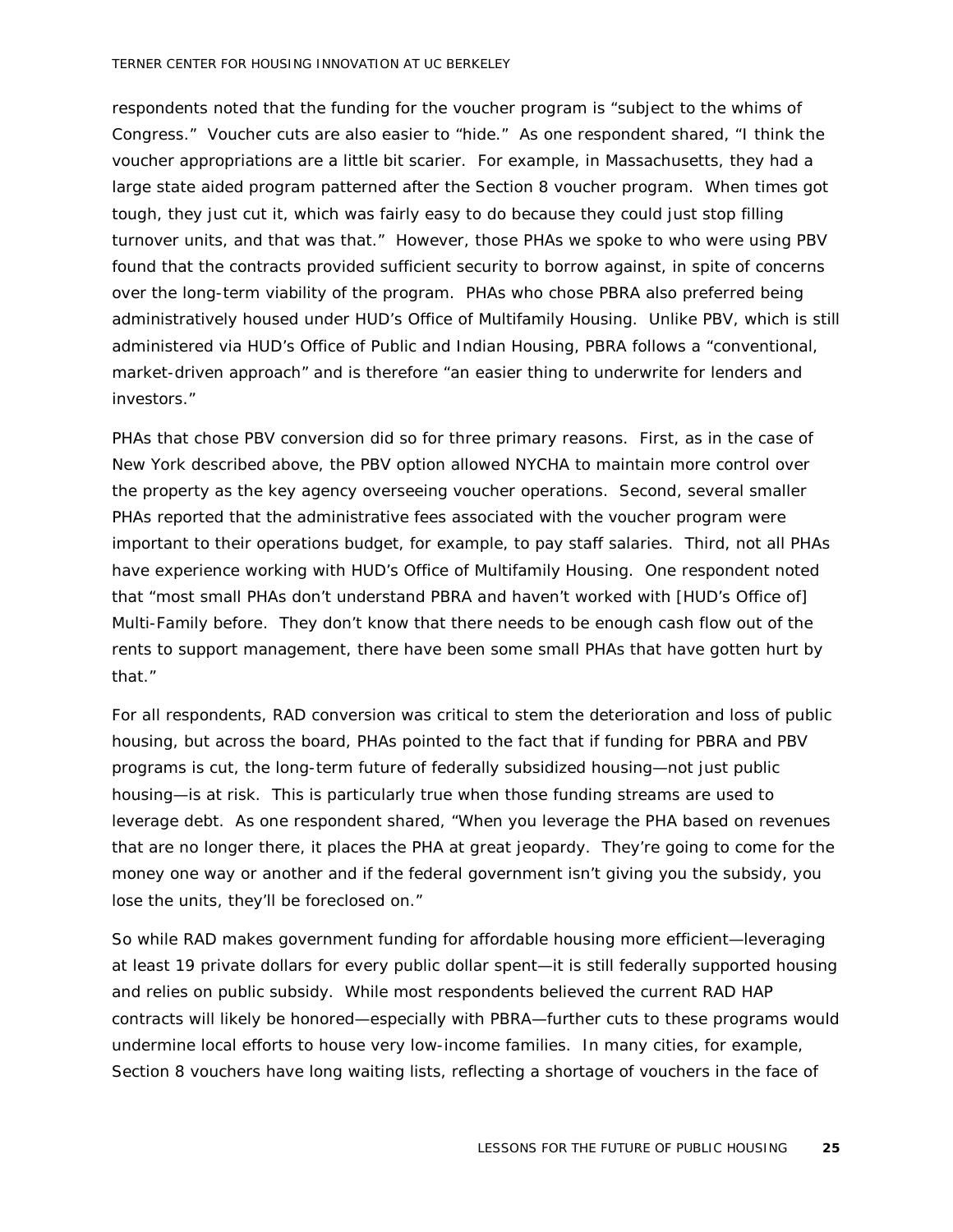need. If the voucher program sustains further cuts, fewer households on those lists will have the opportunity to receive a voucher to stabilize their housing.

Respondents also raised concerns about what tax reform and/or other budgetary cuts might do to the viability of future RAD deals. For example, if proposed efforts to enact corporate tax reform are successful, the changes to the tax code will likely affect the amount of LIHTC equity that can be raised and the value of the credits, which in turn will influence whether RAD deals pencil out. In addition, a significant share of RAD rehab projects depend on gap funding from other sources—such as HOME, CDBG, or local housing trust funding dollars—to work. Thus, to some degree, the long-term effectiveness of RAD in preserving a greater share of public housing units will be dependent on other sources of funding for affordable housing.

#### <span id="page-27-0"></span>**Challenges to RAD Implementation at the Local Level**

#### *"We're flying the plane as we're building it."* - Interview with HUD Staff

Interviews also revealed challenges related to RAD implementation. Even the most detailed regulations are unable to anticipate all the issues that can arise in implementing a new program, so PHAs often had to turn to HUD staff to make decisions on issues as they emerged. In addition, HUD had not anticipated the high demand for RAD conversions, leading to capacity constraints at HUD for processing the multiple steps of RAD applications and completing the closing process. Overall, however, respondents praised the RAD team at HUD for their responsiveness and willingness to address issues as they came up.

One of the harder challenges was overcoming silos within HUD. RAD often required collaboration with several HUD divisions, each which tended to be focused on their own narrow area of responsibility and were often unaware of how their work contributed to or interacted with the larger goals of RAD. "[Some] folks were very set and entrenched in their own narrow set of rules and perhaps not interested in taking on something that would allow their program to be used by a different group of users or from a different angle." For example, as noted above, San Francisco made RAD feasible by receiving tenant protection vouchers under the Section 18 demolition/disposition program for eight of its properties that needed substantial rehabilitation. However, the Section 18 program is run by HUD's Special Applications Center in Chicago (administratively a division within Public and Indian Housing), and its primary goal is to ensure that PHAs are not demolishing public housing unless the building is truly unsafe or obsolete. As a result, it was a significant hurdle to get permission to use Section 18 in combination with RAD, despite the fact that it was the only way that San Francisco would be able to preserve public housing in the city.

Respondents also pointed to challenges associated with fair housing concerns. As the RAD program was rolled out, the Supreme Court ruling in the Texas Department of Housing and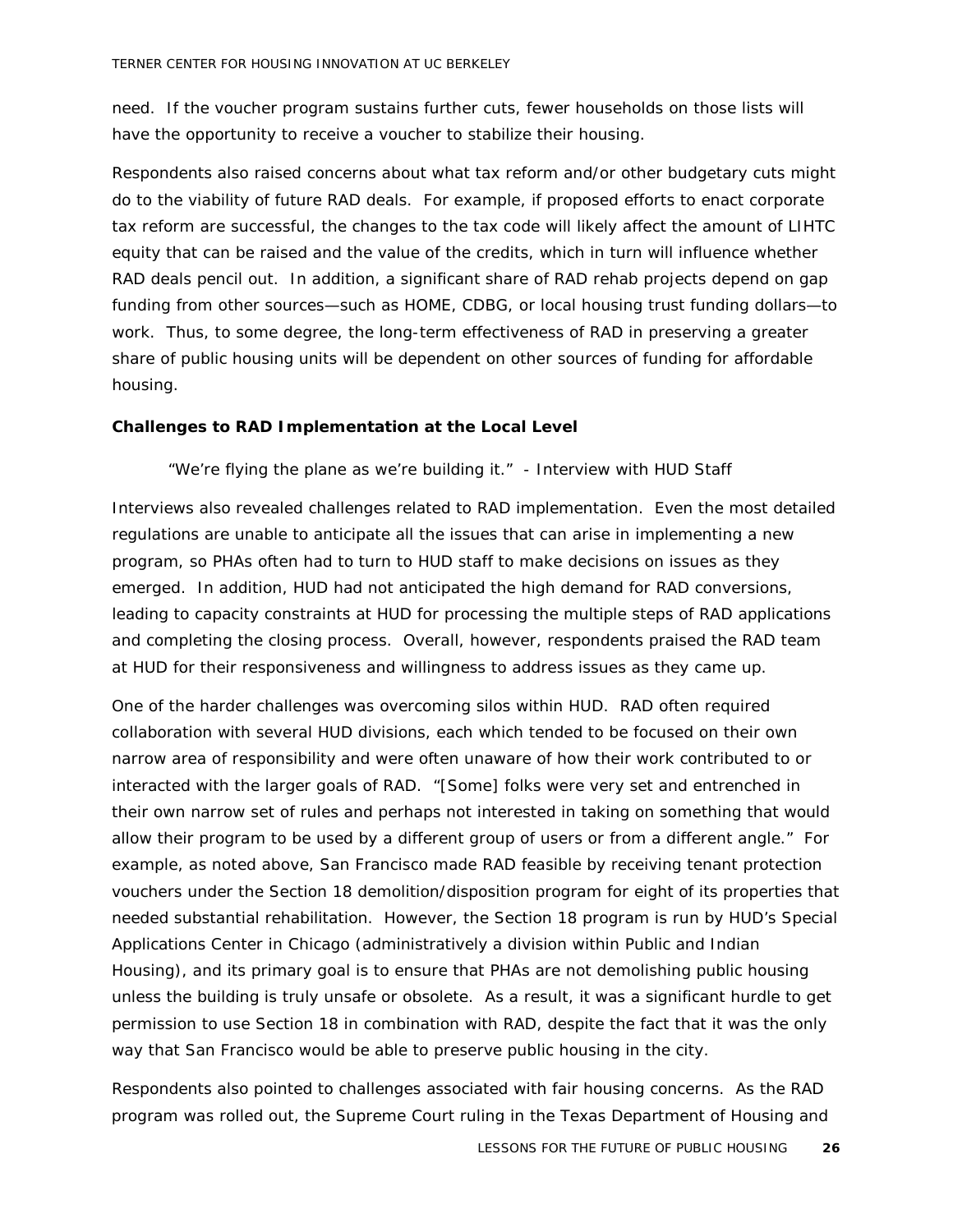Community Affairs v. The Inclusive Communities Project, Inc. case in 2015[13](#page-28-0) coupled with the release of the Affirmatively Furthering Fair Housing rules led HUD to focus more attention on fair housing issues. While most of these rules pertained to new construction or site selection under RAD, even respondents doing rehab noted that they ran up against concerns that RAD investments might serve to concentrate affordable housing in highminority neighborhoods. "Fair housing is a critical goal, but when you're doing rehabilitation to preserve much needed affordable housing—especially in high cost markets—you need HUD to realize that a blanket policy of 'you can't build there' isn't always going to bring you to the best outcome."

Among some PHAs who sought RAD in part to reduce the regulatory burden of public housing, there was also a sense that the program had evolved to put in place more bureaucracy rather than less. "We experienced a bit of bait and switch. It was 'come do RAD – there's a lot of flexibility,' and then there's not. All the historical and environmental requirements, the paperwork– the exact same as traditional public housing." Another respondent similarly noted that they had seen an increase in regulatory scrutiny: "When we were promised RAD, it was to be a lean nonregulated environment where we could seek our own destiny. Since then, HUD has stepped back in and re-regulated multi-family. We don't have same rights in multifamily as private industry. You need the deregulation to be innovative and flexible." Conversely, other stakeholders noted that their concern was that RAD did not provide enough oversight or accountability mechanisms. "While RAD it is still reliant on public funds and entails public ownership, and in some cases the PHA is still actively involved, in other cities it does shift accountability to a new set of institutions who are operating by market logics. This requires significant oversight, something that HUD has historically not been very good at."

Respondents also pointed to deadlines related to RAD conversion and/or relocation and rehabilitation as a challenge. The RAD team at HUD was "under pressure to show performance," and didn't want the demonstration to falter due to the lack of successful conversions. As a result, RAD set clear timelines for the various stages of the conversion. While these timelines have been loosened for portfolio conversions, the initial implementation of complex, multi-property deals such as in San Francisco, ran up against those deadlines. For example, San Francisco—which was rehabbing 28 properties—received an 18-month timeline on Phase I, but HUD required that they needed to close on Phase II within a year after Phase I. "This was a serious challenge. Our developer partners were constrained already in terms of capacity as a result of Phase I, so we didn't have as much time as we would have liked to do the advance planning for Phase II. Ultimately, in terms

<span id="page-28-0"></span> <sup>13</sup> For more information on this ruling, see http://www.scotusblog.com/case-files/cases/texas-department-ofhousing-and-community-affairs-v-the-inclusive-communities-project-inc/.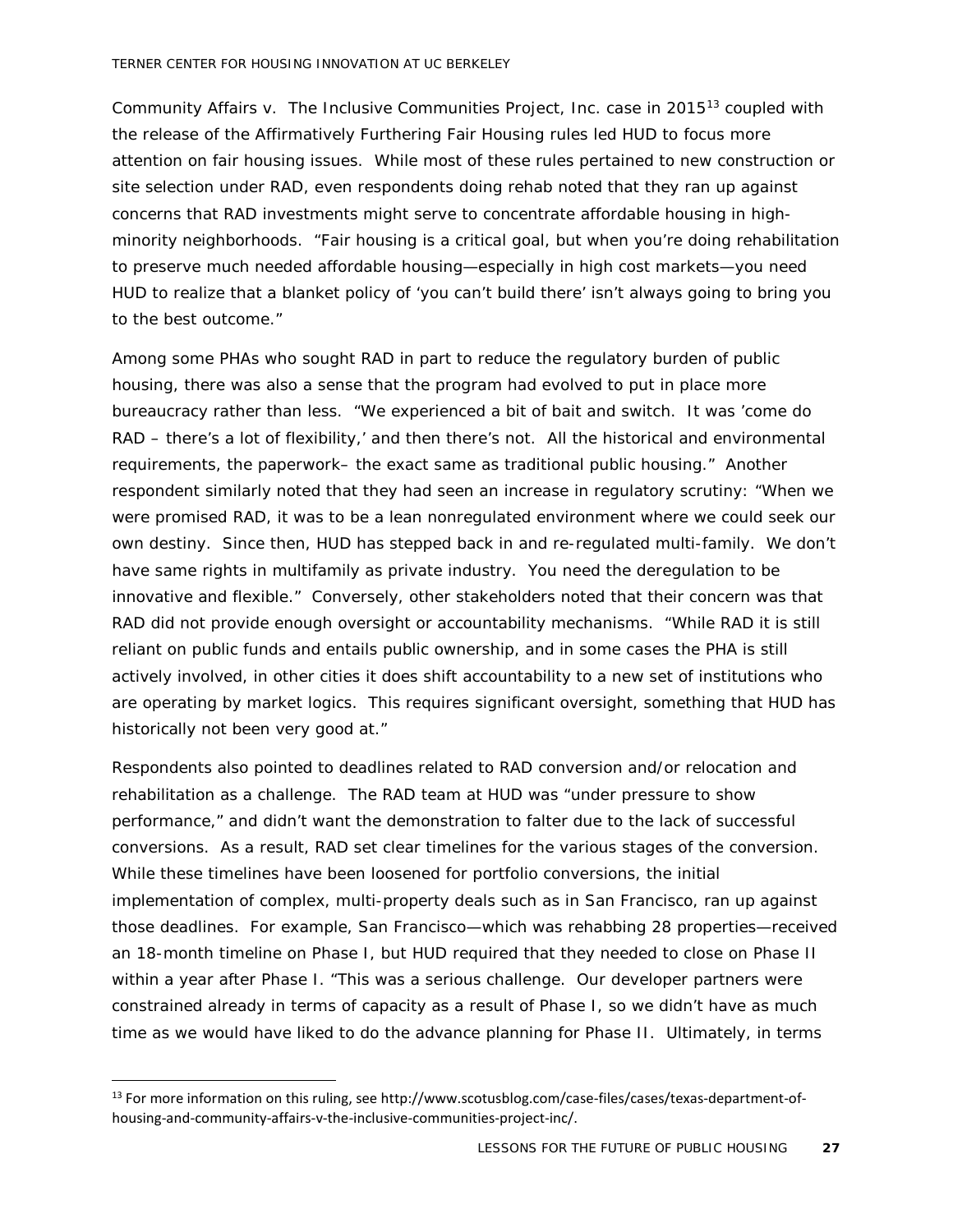of protecting scarce public resources it would have been great if we had another six months to figure it out and go through the rent bundling process. I think we did as well as we could, I just think we could have done better if we were given a little bit more time and flexibility to allocate resources."

Other challenges at the local level that needed to be overcome often related to poor or inconsistent record keeping and local PHA capacity, such as reconciling who was on the lease and "right sizing" units to match household sizes. Both New York and San Francisco had to undertake significant efforts to identify off-lease residents in order to establish accurate household sizes. In San Francisco in particular, the lack of accurate data on existing tenants made the process of rehab and relocation more difficult. "We didn't have good information about who was in which units, who was on lease, even verification of who is on lease. Is the person that comes in for the interview the actual person that's on the lease? There's no photo ID, the files were not complete, not good rent rolls, just total lack of information." In addition, in some cases households were "over-housed" (for example, if children had left the household)—an issue the PHA had failed to address—leading to tenants feeling cheated when they were told they are being moved into a smaller unit upon conversion.

Finally, labor shortages and the challenges associated with getting the rehab done were also raised in interviews in some of the markets. In both Charlotte and San Francisco, for example, labor shortages in the construction industry have made completing RAD rehabs on time difficult. "We don't have the apprentices coming up through the ranks like you used to, not a lot skilled labor to carry out the work. Recently on a project, framers were there up until lunchtime, somebody offered them a job at another site, paying \$1-\$2 an hour more. Someone you've been working with for six to eight months and when it comes time to do the work, they bail because they have more work than they know what to do with." While not unique to RAD (and certainly not caused by the program itself), these insights raised the important point that conversions happen within the context of other factors influencing the real estate market, and that other macro-economic forces may influence the pace and success of RAD conversions in some markets.

#### *Implications for Local Housing Authorities*

Interviews also revealed that for many stakeholders, RAD conversion gave them an opportunity to confront inefficient or faulty processes, and to improve PHA operations. This raised another issue for respondents: while increased efficiency is a key benefit of RAD, it can lead to a loss of PHA jobs as certain functions are consolidated or streamlined. The extent to which this was raised as a concern varied across cities.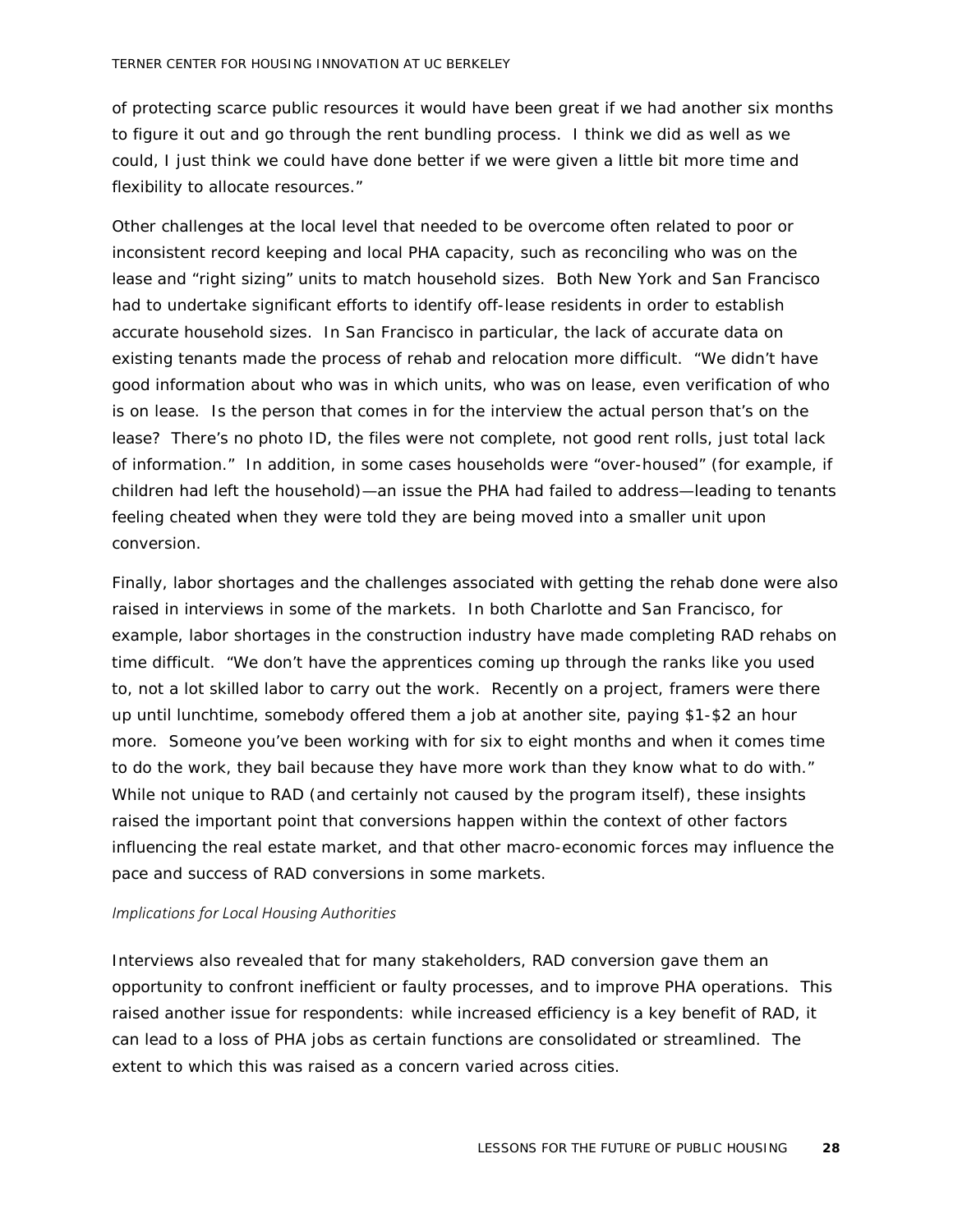In some cities, RAD conversion changed very little at the PHA – for example, in Laurinburg, North Carolina, the small staff was re-organized as a result of natural staff turnover and retirements, and the public housing occupancy specialist moved to the Section 8 Department to process the RAD-PBV vouchers. However, in other cases property management responsibilities can shift to new owner or a third-party firm rather than being done by PHA staff, leading to a loss of employees at the agency. In the cities we studied, PHAs and city leaders worked to minimize job losses, but also acknowledged that this was a challenging aspect of conversion that needed to be addressed thoughtfully and in collaboration with staff and local unions. In El Paso, PHA leadership began an open discussion early in the process so that staff could find new placements and so that some of the positions would close naturally due to attrition. In San Francisco, the new developer teams committed to interviewing SFHA staff for their positions, and the city absorbed many of the laid off workers within other city departments.

Although in some cases RAD has led to very little institutional change at the local level particularly in cases where the PHA continues to manage the property—in others, RAD substantially changes the role and responsibilities of the local housing authority (Stitt, 2017). A strong PHA presence can be critical for maintaining the mission of housing lowerincome and vulnerable families, especially if other groups are not present to fill the void. A few respondents wondered how RAD would change the institutional support for affordable housing in places where historically the PHA had a strong and positive presence. In contrast, in cities like San Francisco, where the housing authority had been in receivership and in deep financial trouble for many years, most respondents agreed that the properties were in "better hands" with the redevelopment process being led by private developer teams. The SFHA "is just not functionally cut out to do property management or asset management. Delegating those roles to the private sector with appropriate protections for tenant rights and long-term public control is absolutely essential." However, San Francisco has the advantage of a strong affordable housing development community and a Mayor's Office of Housing staffed with extraordinary development and asset management experience. In addition, despite occasional bumps in the road, the various stakeholders in San Francisco worked together closely. "There's been tremendous partnership between the city, the developers, the consultants, the contractors, inspectors, lawyers, HUD, the lenders and investors. We're all marching down this road to get to the same goal. If the interests of these groups weren't aligned, it would be a nightmare." Several respondents also pointed to the political capital the city was bringing to the project, in addition to the financial resources, as elements of RAD's success.

The issue of local capacity and political will is particularly important if RAD expands beyond the demonstration phase. As one respondent asserted, "you either have to have a Housing Authority with strong asset management and financing knowledge at least to be able to do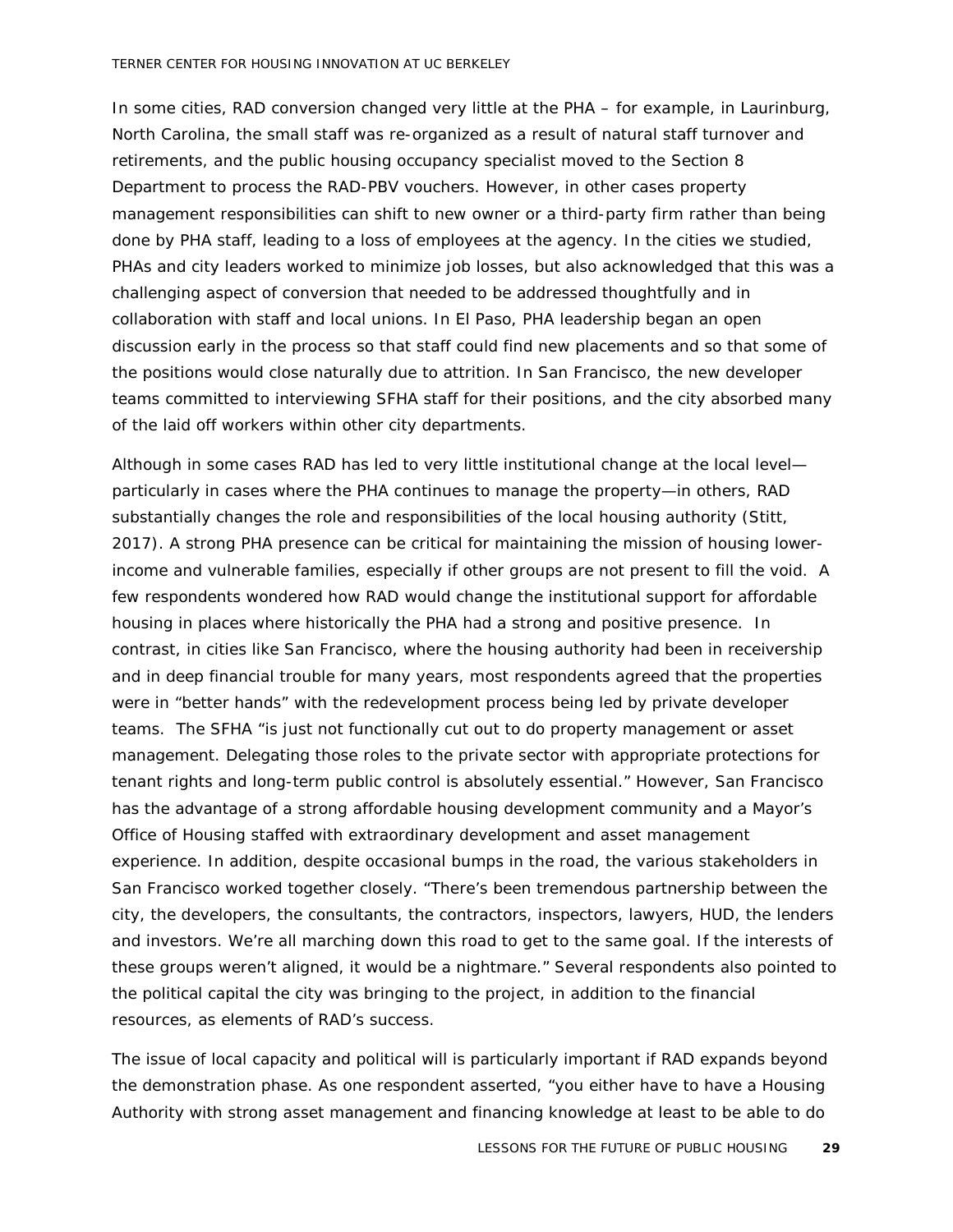project vouchers well, or you have to have a city department that has enough clout to step in and set things right when a crisis arises. You have to have one of the two." In cities without either, it will be difficult for RAD to be successful. In addition, research has shown that local outcomes related to public housing redevelopment (for example, HOPE VI and MTW) are deeply shaped by the constellation of local actors and their economic incentives, the history of political mobilization in the city, and the role of resident engagement (Vale, 2017). As RAD devolves more authority and decision-making to the local level, it is critical to monitor the program's implementation to ensure that its goals of preserving public housing are being met.

#### <span id="page-31-0"></span>**Conclusion**

*At this juncture, it is hard to argue that the current public housing system affords more effective stewardship of these assets than RAD. Our lack of commitment to public housing has confined residents to substandard housing and contributed to the demolition of thousands of homes, and the displacement of countless more families, seniors and individuals with limited means. RAD could reverse that. – RAD Policymaker* 

The chronic underfunding of public housing—both on the capital and on the operations side—is one of the great public policy failures of the  $20<sup>th</sup>$  century. More than 20 percent of the public housing stock has been lost due to the lack of capital investments, and across the country many households are living in unsafe and unhealthy units. RAD was designed to address this challenge, and to date, the program has been successful in achieving its primary goal. RAD leverages public dollars very effectively—bringing in 19 private for every 1 public dollar—which means that PHAs can address long-standing capital needs and put these properties on a stronger financial footing. Preservation can also be significantly cheaper than building new units, and by preserving these units, localities retain and leverage existing public investments. In addition, RAD includes important provisions against the loss of units and tenants' rights, which for the most part are as strong as those that apply to public housing.

However, RAD is not a panacea, and the findings presented here speak to a number of ways that RAD could be made stronger.

First, Congress' insistence on keeping RAD revenue-neutral will limit its effectiveness – in certain markets the deals are just not financially viable. This means that in many places, we will continue to see a loss of the public housing stock. The RAD model—where public subsidy goes further by leveraging private dollars—will be feasible in a greater range of contexts with more Congressional funding. Clearly, appropriating more money to allow HUD to increase the RAD rents is one way to achieve this. But, as the experiences of El Paso,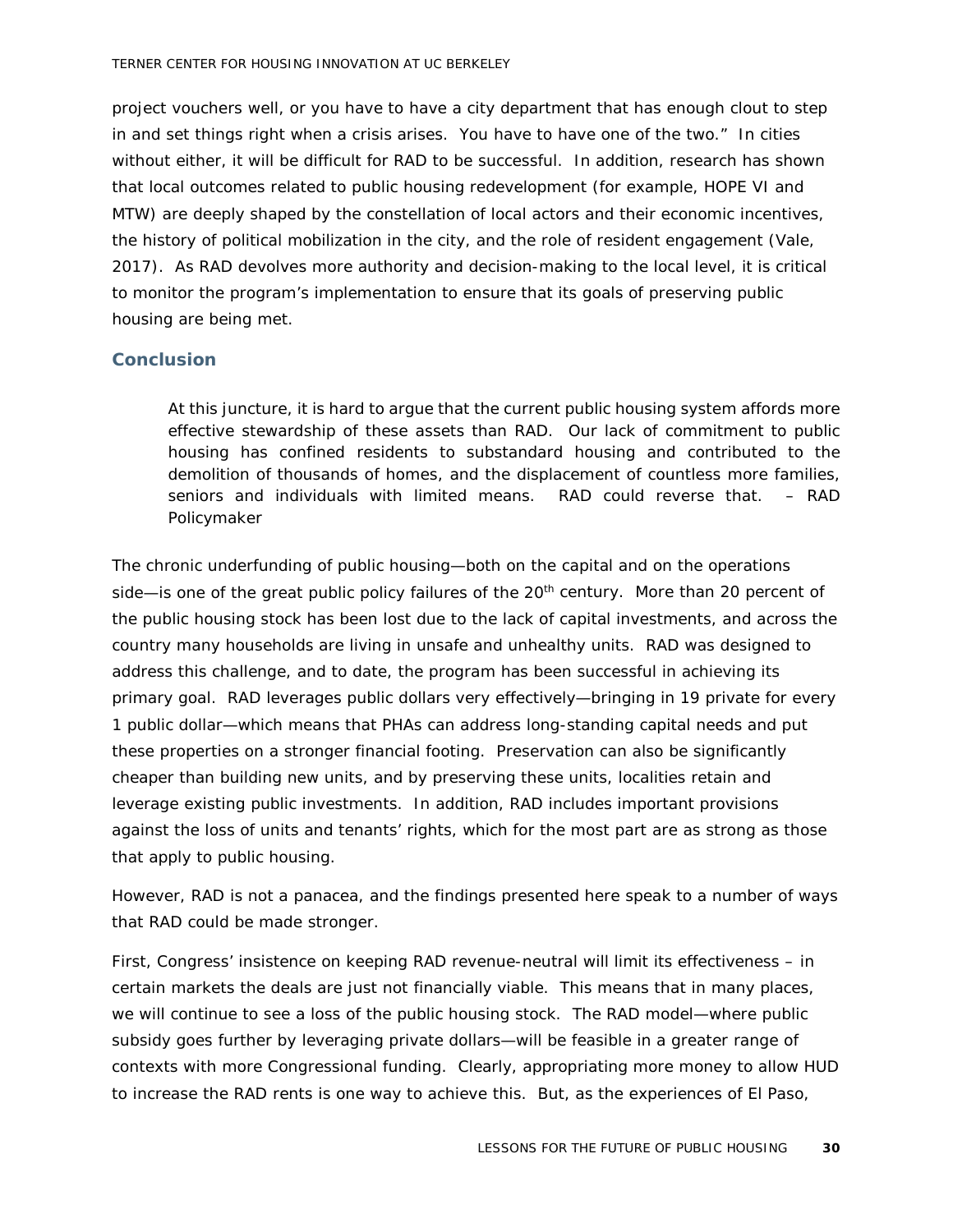San Francisco, and New York show, it is possible to fill the financing gap in other ways as well. Other ideas that could be explored include:

- **Creating greater synergies synergy between LIHTC and the RAD program.** For example, there could be a national set aside of 9% LIHTC for RAD projects that demonstrate the need for additional rehabilitation capital. Another option could be to increase the basis boost under LIHTC for RAD projects. To ensure that these provisions would not take away resources for non-RAD deals, these changes could be linked to new and/or increased funding for the LIHTC program.
- **Incorporating RAD in preservation strategies under housing finance reform.** As part of reforms to the housing finance system—specifically the role of Fannie Mae and Freddie Mac—affordable housing provisions could give priority to RAD projects that help preserve the public housing stock. Below market loans, for example, could help some deals pencil, as could a specific RAD allocation of funds generated through the Housing Trust Fund.
- **Better integrating RAD into the larger national conversation on how best to preserve affordable housing.** In general, public housing has been seen as separate from other innovations in affordable housing, where strategies and funding for new construction have been emphasized over rehabilitation and preservation. However, preservation is increasingly being seen as an important strategy, leading to questions about what should be preserved and where, as well as how to finance these projects. The severity of the nation's affordable housing crisis means that there is not just one solution: investments are needed in both demand and supply side programs, and restoring and preserving public housing units needs to be seen as an integral part of building a ladder of affordable housing options.

Second, HUD should continue to seek feedback from stakeholders on process improvements and commit to streamlining decision-making across its departments. At a minimum, HUD should work with PHAs implementing RAD to identify and "institutionalize" approaches that are effective in making the program work. As one stakeholder suggested, "If the specific learnings were institutionalized within HUD that would be good, because whoever was making the decision knew they had 5 options to work with and that these could be managed in a way that doesn't increase risk. As more and more RAD transactions came in HUD staff would know about those options and wouldn't throw up unnecessary red flags. They could utilize that in the future." One possibility would be to consolidate control over decisions related to RAD conversion—including Fair Housing and Section 18—in HUD's Recapitalization Office. This office has the staff expertise related to the preservation and financial viability of federally assisted affordable housing, and would be a natural home for all decisions related to RAD. In addition, institutionalizing RAD program options that have been proven to work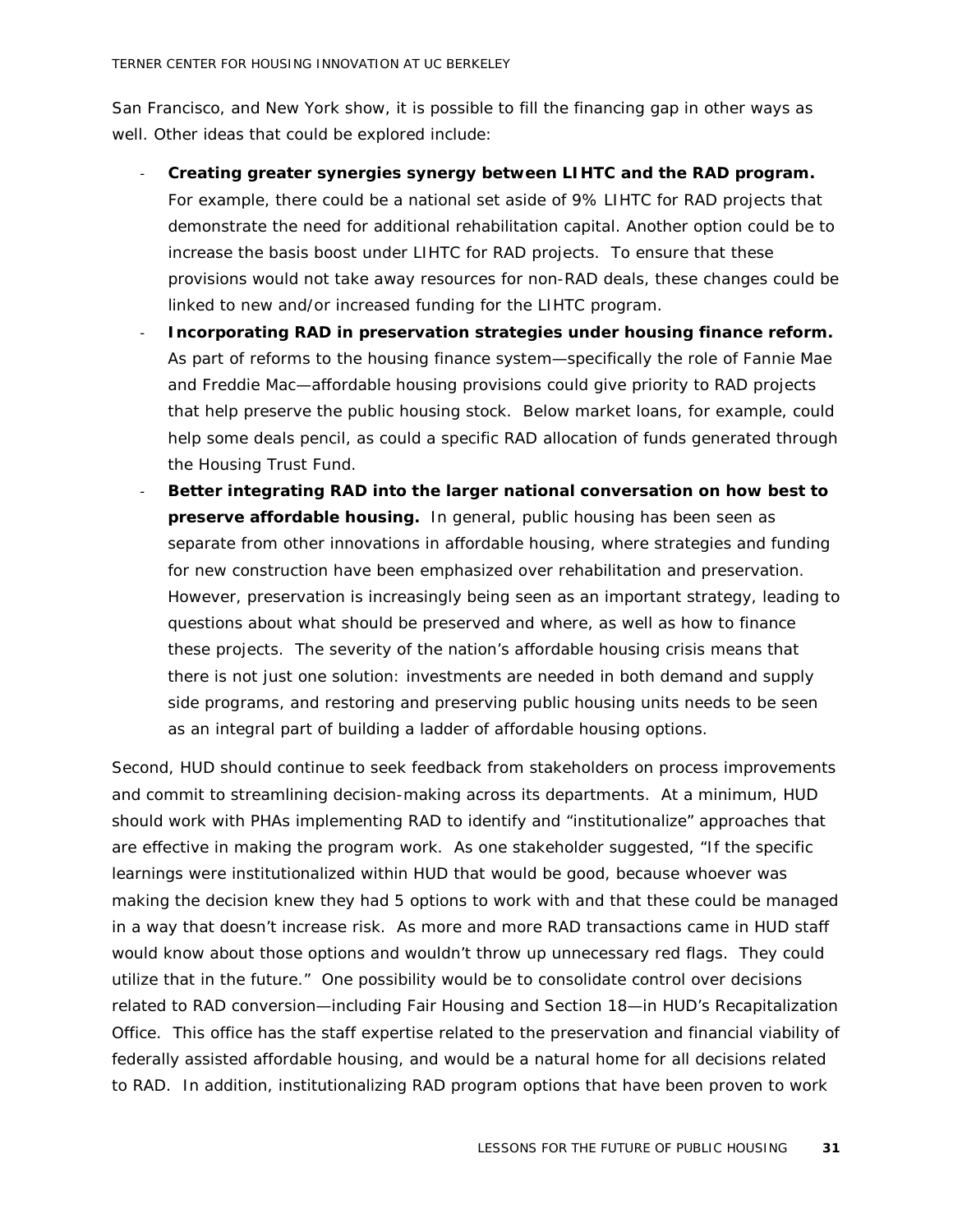would free up HUD staff time to better monitor and evaluate local implementation after closing a deal.

Third, before a RAD conversion is approved, there should be greater attention paid to the capacity and experience of the development, management, and ownership teams undertaking RAD. Given how important local capacity and commitment to affordable housing is to the success of RAD, investing in capacity-building and ensuring that the partners have the skills, knowledge, and mission to undertake long-term management of these properties is critical to long-term success. With RAD, this focus tends to only happen when the project is coupled with LIHTC and there is lender and/or investor oversight and risk assessment. A greater attention to the capacity of local actors could happen concurrently with approval of the financing plan, before the RAD deal is closed.

Additional funding for capacity building at the local level, as well as supporting efforts to share RAD best practices across public housing agencies, is also warranted. Banks, who (under CRA) play a significant role in helping to finance RAD deals, can also couple their investments with smaller pockets of grant funding to local organizations to support this type of capacity building and education (including of residents), as Bank of America did in San Francisco. PHAs should also share best practices for relocation, education, and resident engagement, helping to create a stronger institutional foundation for tenant rights and protections.

Finally, the impact of RAD on tenants is critical to keep in mind. RAD implementation is likely to vary across cities, and there have been reports of inconsistencies in tenant education, engagement, and protections as part of the conversion process. Monitoring implementation is critical to ensure that vulnerable families are not displaced as a result of RAD. In addition, as more residents become eligible for choice mobility vouchers, it will be important to evaluate residents' ability to use those vouchers effectively. Constraints on the Section 8 program may limit the effectiveness of RAD in this regard. In the past, HUD has done a poor job of monitoring the impact of its public housing policy shifts on tenants' wellbeing, and data limitations have made it difficult to document the relationship between improvements to the public housing stock and improvements in people's lives. Investing in data and research on the impact of RAD on tenants can help to ensure greater accountability at the local level, as well as build evidence for the importance of high-quality affordable housing in promoting resident well-being.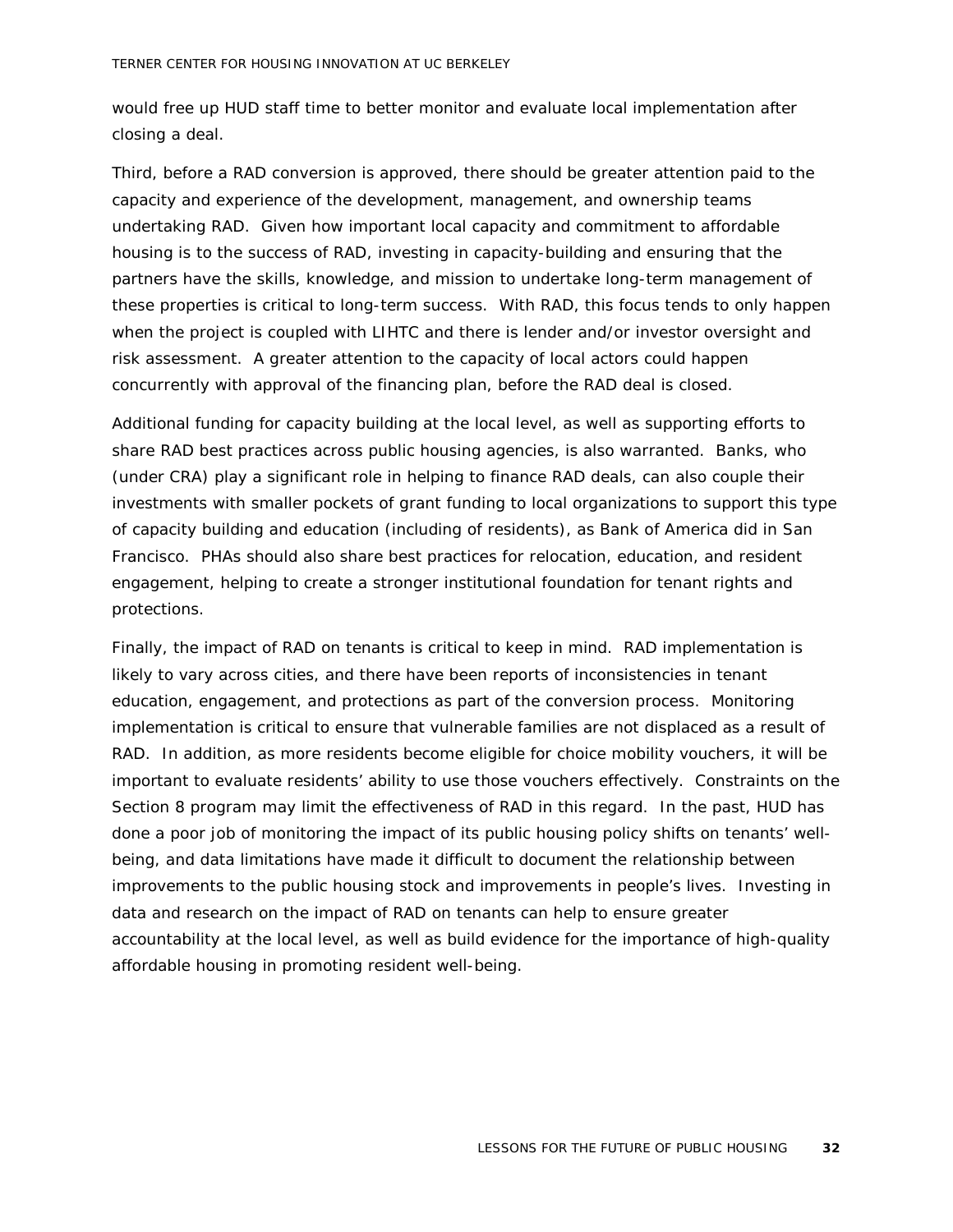#### <span id="page-34-0"></span>**References**

- Blankenship, G. (2016, June 23). Leaving Tindall Heights housing project offers promise and challenge. *The Telegraph*. Retrieved from http://www.macon.com/news/local/article85665977.html
- Carnes, D. (2015, August). *HUD's Rental Assistance Demonstration Program*. Retrieved from http://www.cwm-law.com/wp-content/uploads/2015/09/HUDs-Rental-Assistance-Demonstration-Program-8-10-2015.pdf
- CohnReznick. (2015). *The Low-Income Housing Tax Credit at Year 30: Recent Investment Performance (2013-2014)*. CohnReznick. Retrieved from https://www.cohnreznick.com/insights/low-income-housing-study-year-30
- Collinson, R., Gould Ellen, I., & Ludwig, J. (2015). *Low-Income Housing Policy* (National Bureau of Economic Research - Working Paper No. 21701). Retrieved from http://www.nber.org/papers/w21071
- Econometrica. (2014). *Status of HUD's Rental Assistance Demonstration (RAD) Evaluation and Results to Date*. Washington D.C.: U.S. Department of Housing and Urban Development.
- Econometrica, Inc. (2016). *Evaluation of HUD's Rental Assistance Demonstration: Interim Report*. U.S. Department of Housing and Urban Development. Retrieved from https://www.huduser.gov/portal/sites/default/files/pdf/RAD-InterimRpt.pdf
- Fischer, W. (2014). *Expanding Rental Assistance Demonstration Would Help Low-Income Families, Seniors, and People with Disabilities*. Retrieved from http://www.cbpp.org/research/expanding-rental-assistance-demonstration-wouldhelp-low-income-families-seniors-and-people
- Goetz, E. G. (2012). The Transformation of Public Housing Policy, 1985–2011. *Journal of the American Planning Association*, *78*(4), 452–463. https://doi.org/10.1080/01944363.2012.737983
- Goetz, E. G. (2013). Public Housing Redevelopment and the Displacement of African Americans. In J. J. Betancur & C. Herring (Eds.), *Reinventing Race, Reinventing Racism* (pp. 59–80). Leiden, The Netherlands: Brill.
- Hanlon, J. (2017). The Origins of the Rental Assistance Demonstration Program and the End of Public Housing. *Housing Policy Debate*, *27*(4), 611–639. https://doi.org/10.1080/10511482.2016.1262445
- Human Impact Partners, Advancement Project, & National People's Action. (2012). *The Rental Assistance Demonstration Project: A Health Impact Assessment*. Retrieved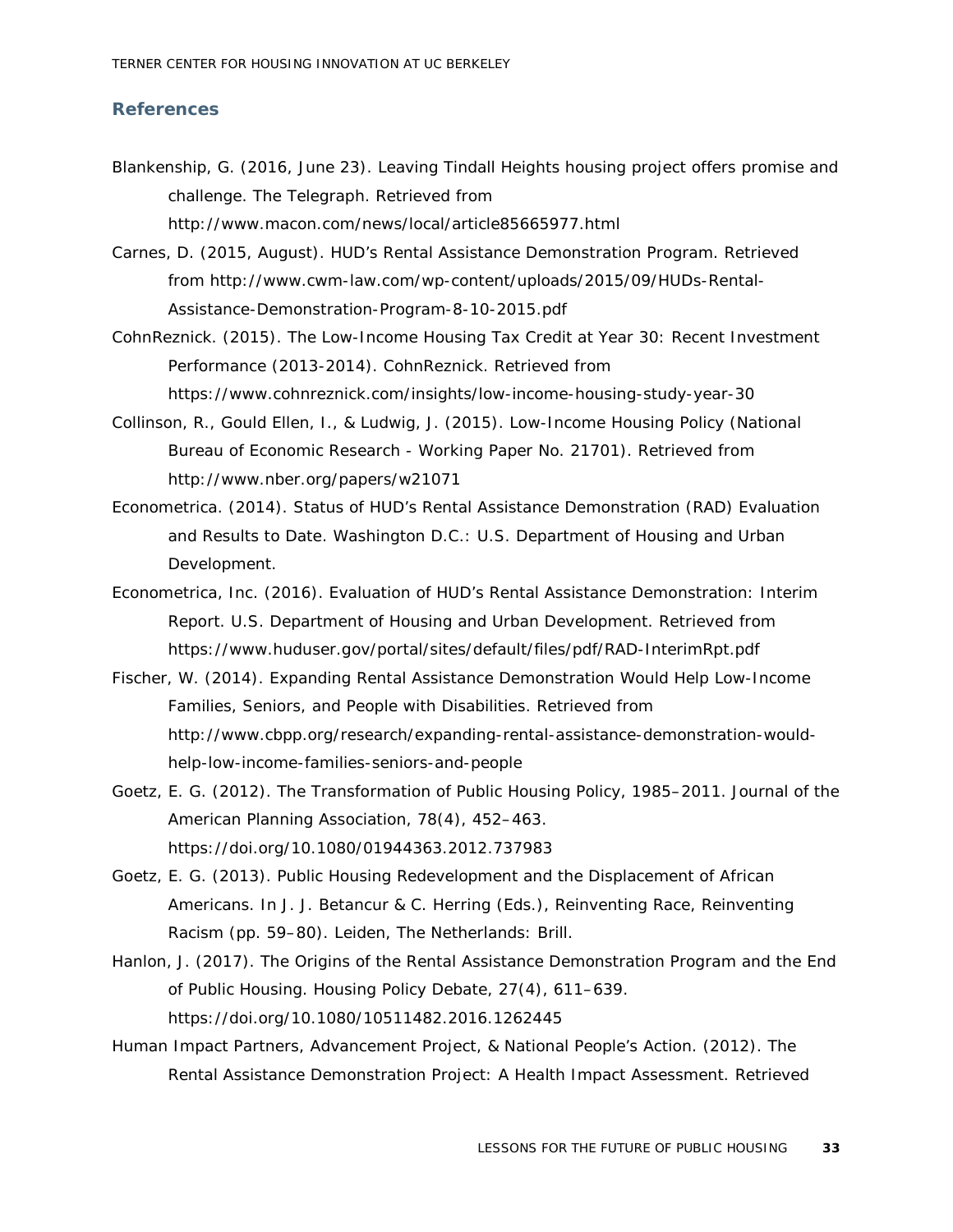from http://www.humanimpact.org/news/rental-assistance-demonstration-radproject/

- Jordan, R., & Poethig, E. C. (2015, October 20). How to keep affordable housing in highopportunity neighborhoods. Retrieved August 1, 2017, from http://www.urban.org/urban-wire/how-keep-affordable-housing-high-opportunityneighborhoods
- Lee, J. (2015). Rights at risk in privatized public housing. Retrieved from https://papers.ssrn.com/sol3/papers.cfm?abstract\_id=2603260
- National Low Income Housing Coalition. (2012, April 23). NLIHC Submits Comments on Draft Rental Assistance Demonstration Notice. Retrieved June 9, 2017, from [http://nlihc.org/article/nlihc-submits-comments-draft-rental-assistance](http://nlihc.org/article/nlihc-submits-comments-draft-rental-assistance-demonstration-notice-0)[demonstration-notice-0](http://nlihc.org/article/nlihc-submits-comments-draft-rental-assistance-demonstration-notice-0)

National Housing Law Project (2017, October 23). "Advocates Detail Residents' RAD

Problems." Retrieved October 28, 2017, from [http://nlihc.org/article/advocates](http://nlihc.org/article/advocates-detail-residents-rad-problems?utm_source=NLIHC+All+Subscribers&utm_campaign=2548744fa7-Memo_102317&utm_medium=email&utm_term=0_e090383b5e-2548744fa7-291726957&ct=t(Memo_102317))[detail-residents-rad](http://nlihc.org/article/advocates-detail-residents-rad-problems?utm_source=NLIHC+All+Subscribers&utm_campaign=2548744fa7-Memo_102317&utm_medium=email&utm_term=0_e090383b5e-2548744fa7-291726957&ct=t(Memo_102317))[problems?utm\\_source=NLIHC+All+Subscribers&utm\\_campaign=2548744fa7-](http://nlihc.org/article/advocates-detail-residents-rad-problems?utm_source=NLIHC+All+Subscribers&utm_campaign=2548744fa7-Memo_102317&utm_medium=email&utm_term=0_e090383b5e-2548744fa7-291726957&ct=t(Memo_102317)) [Memo\\_102317&utm\\_medium=email&utm\\_term=0\\_e090383b5e-2548744fa7-](http://nlihc.org/article/advocates-detail-residents-rad-problems?utm_source=NLIHC+All+Subscribers&utm_campaign=2548744fa7-Memo_102317&utm_medium=email&utm_term=0_e090383b5e-2548744fa7-291726957&ct=t(Memo_102317)) [291726957&ct=t\(Memo\\_102317\).](http://nlihc.org/article/advocates-detail-residents-rad-problems?utm_source=NLIHC+All+Subscribers&utm_campaign=2548744fa7-Memo_102317&utm_medium=email&utm_term=0_e090383b5e-2548744fa7-291726957&ct=t(Memo_102317))

- Office of Policy Development and Research, U.S. Department of Housing and Urban Development. (2017, July 1). Low-Income Housing Tax Credits. Retrieved July 10, 2017, from https://www.huduser.gov/portal/datasets/lihtc.html
- Sard, B., & Fischer, W. (2008). *Preserving Safe, High Quality Public Housing Should be a Priority of Federal Housing Policy*. Washington D.C.: Center on Budget and Policy Priorities.
- Schwartz, A. (2017). Future Prospects for Public Housing in the United States: Lessons From the Rental Assistance Demonstration Program. *Housing Policy Debate*, *0*(0), 1–18. https://doi.org/10.1080/10511482.2017.1287113
- Smetak, A. M. (2014). Private funding, public housing: The devil in the details. *Va. J. Soc. Pol'y & L.*, *21*, 1.
- Smith, D. A. (2015, August). Why RAD Worked. *Tax Credit Advisors*, *27*(8). Retrieved from https://www.housingonline.com/wp-content/uploads/2015/07/TCA-August-2015.pdf
- Solomon, R. (2013). The 2013 Public Housing Investment Update. *Journal of Housing and Community Development*, (September/October), 28–32.